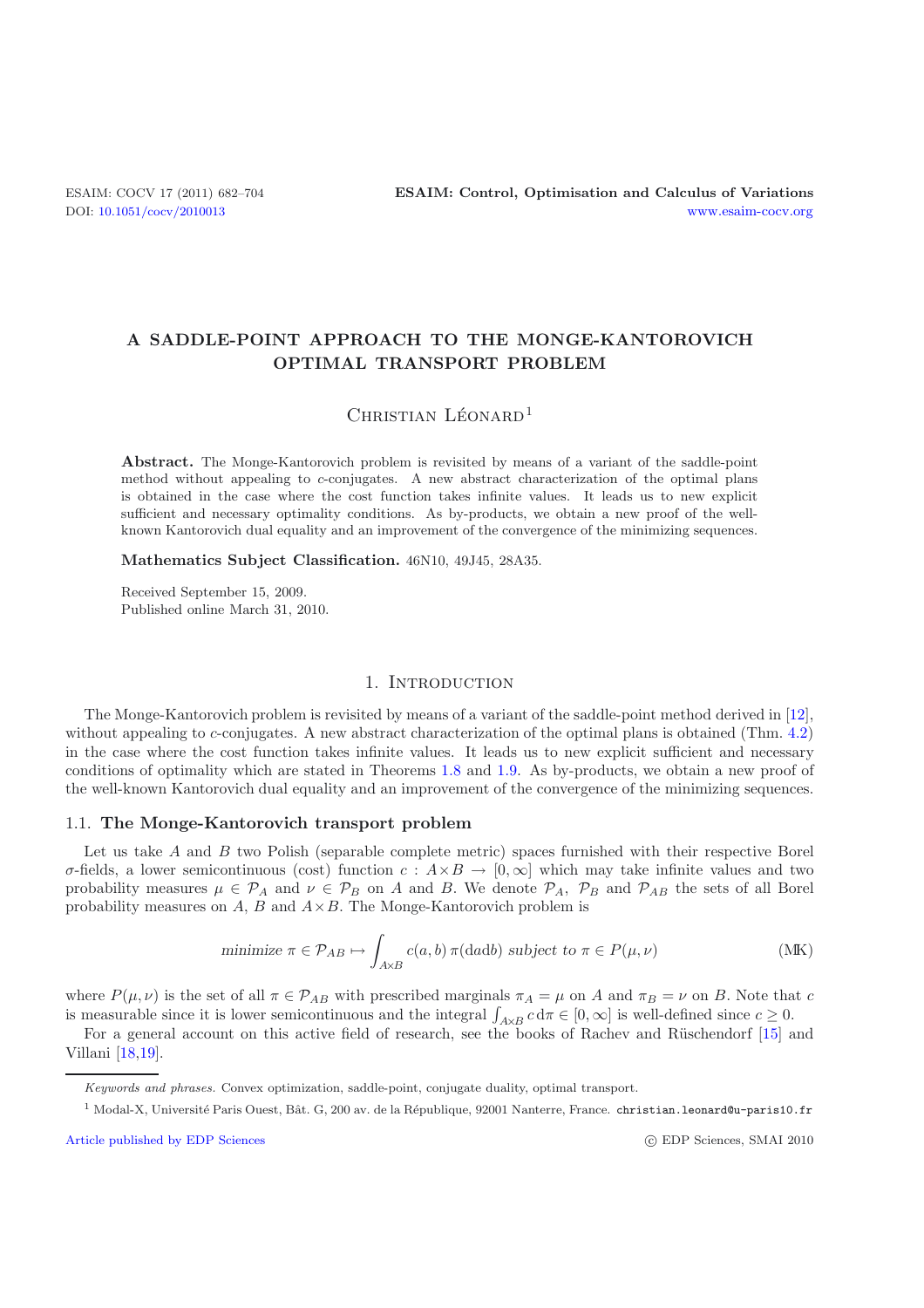Let us denote  $C_A$ ,  $C_B$  and  $C_{AB}$  the spaces of all continuous bounded functions on A, B and  $A \times B$ . The Kantorovich maximization problem:

$$
\begin{cases}\n\text{maximize } \int_A f \, \mathrm{d}\mu + \int_B g \, \mathrm{d}\nu \text{ for all } f, \ g \text{ such that} \\
f \in C_A, \ g \in C_B \text{ and } f \oplus g \le c\n\end{cases} \tag{K}
$$

is the basic dual problem of [\(MK\)](#page-0-0). Here and below, we denote  $f \oplus g(a, b) = f(a) + g(b)$ . Under our assumptions, we have

<span id="page-1-1"></span>
$$
\inf\left(\mathbf{MK}\right) = \sup\left(\mathbf{K}\right) \in [0, \infty] \tag{1.1}
$$

<span id="page-1-2"></span>which is called the Kantorovich dual equality. For a proof of this well known result, see [\[19\]](#page-22-3), Theorem 5.10, for instance.

## **Definitions 1.1** (plans)**.**

- (1) Any probability measure in  $P(\mu, \nu)$  is called a transport plan, or shorter: a *plan*.
- (2) One says that  $\pi \in P(\mu, \nu)$  is a *finite plan* if  $\int_{A \times B} c d\pi < \infty$ . The set of all finite plans is denoted by  $P(\mu, \nu, c)$ .
- (3) One says that  $\pi$  is an *optimal plan* if it is a finite plan and it minimizes  $\gamma \mapsto \int_{A \times B} c \, d\gamma$  on  $P(\mu, \nu)$ .

It is well-known that there exists at least an optimal plan if and only if  $P(\mu, \nu, c)$  is nonempty; this will be found again in Theorem [3.1.](#page-1-2) Definition [1.1-](#page-1-2)(3) throws away the uninteresting case where  $\int_{A\times B} c d\pi = \infty$  for all  $\pi \in P(u, u)$  $\pi \in P(u, \nu)$ .

Since it is a convex but not a *strictly* convex problem, infinitely many optimal plans may exist.

Recently, Beiglböck *et al.* [\[2](#page-22-7)[,3](#page-22-8)[,17](#page-22-9)] have improved previous optimality criteria in several directions. Before stating some of their results, let us introduce the notion of strongly c-cyclically monotone plan.

Clearly, there is no reason for the dual equality [\(1.1\)](#page-0-1) to be attained at *continuous* functions f and g. Suppose instead that there exist two  $[-\infty,\infty)$ -valued integrable functions  $f \in \mathcal{L}^1(\mu)$  and  $g \in \mathcal{L}^1(\nu)$  such that  $f \oplus g \leq c$ everywhere and  $\sup\{\int_A u d\mu + \int_B v d\nu; u \in \mathcal{L}^1(\mu), v \in \mathcal{L}^1(\nu), u \oplus v \leq c\} = \int_A f d\mu + \int_B g d\nu$ . Let  $\pi$  be an optimal plan. We have plan. We have

$$
\sup\left(\mathbf{K}\right) \leq \sup_{u \in \mathcal{L}^1(\mu), v \in \mathcal{L}^1(\nu), u \oplus v \leq c} \int_A u \, \mathrm{d}\mu + \int_B v \, \mathrm{d}\nu = \int f \oplus g \, \mathrm{d}\pi \leq \int c \, \mathrm{d}\pi = \inf\left(\mathbf{M}\mathbf{K}\right)
$$

and by  $(1.1)$ , this is a series of equalities. In particular, the couple  $(f,g)$  is an *integrable dual optimizer*,  $(c - f \oplus g) d\pi = 0$  and since  $c - f \oplus g \ge 0$ , we see that  $c = f \oplus g$ ,  $\pi$ -almost everywhere. This leads naturally to the following notion.

<span id="page-1-0"></span>**Definition 1.2** (strongly c-cyclically monotone plan [\[17\]](#page-22-9))**.** A transport plan  $\pi \in P(\mu, \nu)$  is called *strongly* c*-cyclically monotone* if there exist [−∞, ∞)-valued measurable functions f on A and g on B such that

<span id="page-1-4"></span>
$$
\begin{cases}\nf \oplus g \leq c & \text{everywhere} \\
f \oplus g = c & \pi\text{-almost everywhere.} \n\end{cases}
$$
\n(1.2)

In the whole paper, measurable functions and sets are intended to be Borel measurable.

<span id="page-1-3"></span>Note that it is not required in this definition that f and g are integrable. In fact, one can find examples where there is an optimal plan but no integrable dual optimizer, see [\[2](#page-22-7)], Example 4.5. Without integrability, one cannot write  $\int_A f d\mu + \int_B g d\nu$  anymore. Nevertheless, the following result allows us to extend the notion of dual optimizer to measurable functions (f a) as in Definition 1.2 of dual optimizer to measurable functions  $(f,g)$  as in Definition [1.2.](#page-1-0)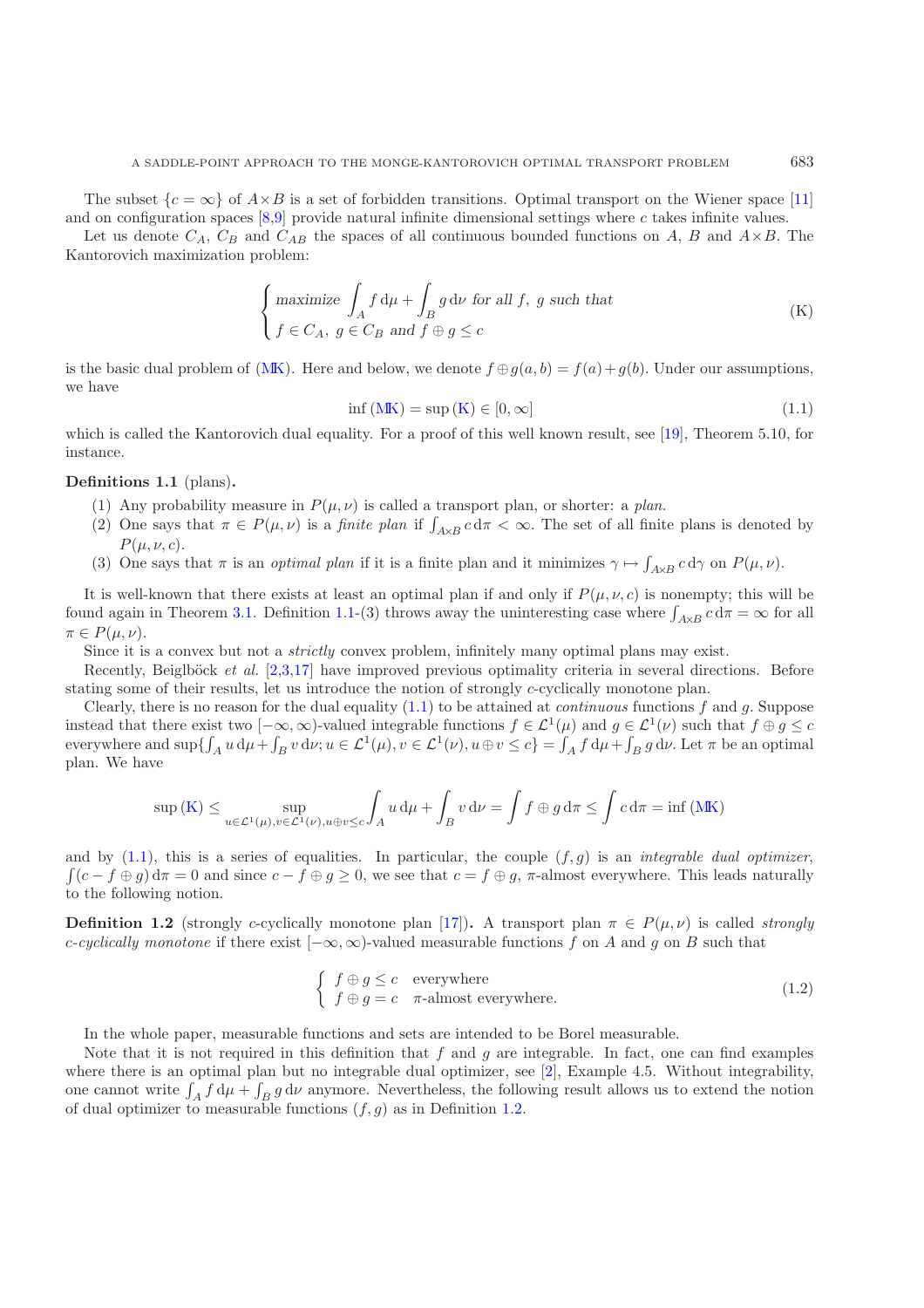**Lemma 1.3** ([\[2\]](#page-22-7), Lem. 1.1)**.** *Let* c :  $A \times B$  → [0, ∞] *be measurable,* f and g *be* [−∞, ∞)*-valued measurable functions on* A *and* B *respectively such that*  $f \oplus g \leq c$  *everywhere. Then, for any*  $\pi$ ,  $\tilde{\pi} \in P(\mu, \nu, c)$ ,

$$
\int_{A\times B} f \oplus g d\pi = \int_{A\times B} f \oplus g d\tilde{\pi} \in [-\infty, \infty).
$$

With this lemma in hand, we are allowed to denote

$$
\int_{A\times B} f \oplus g d(\mu, \nu, c) := \int_{A\times B} f \oplus g d\pi, \quad \pi \in P(\mu, \nu, c)
$$
\n(1.3)

this common value. A natural extension of the dual problem  $(K)$  is

$$
\begin{cases}\n\text{maximize } \int_{A \times B} f \oplus g \, d(\mu, \nu, c) \text{ for all } f \in [-\infty, \infty)^A, \ g \in [-\infty, \infty)^B \\
f, \ g \text{ measurable such that } f \oplus g \le c \text{ everywhere.} \n\end{cases} \tag{K}
$$

<span id="page-2-1"></span>Of course,  $\sup(K) \leq \sup(\widetilde{K}) \leq \inf(MK)$  $\sup(K) \leq \sup(\widetilde{K}) \leq \inf(MK)$  $\sup(K) \leq \sup(\widetilde{K}) \leq \inf(MK)$  $\sup(K) \leq \sup(\widetilde{K}) \leq \inf(MK)$  so that  $(1.1)$  implies

<span id="page-2-0"></span>
$$
sup (K) = inf (MK).
$$
\n(1.4)

A couple of functions  $(f,g)$  as in Definition [1.2](#page-1-0) is clearly an optimizer of  $(\widetilde{K})$ . We call it a *measurable dual optimizer*.

Some usual optimality criteria are expressed in terms of cyclical c-monotonicity.

<span id="page-2-4"></span>**Definition 1.4** (c-cyclically monotone plan). A subset  $\Gamma \subset A \times B$  is said to be c-cyclically monotone if for any integer  $n \ge 1$  and any family  $(a_1, b_1), \ldots, (a_n, b_n)$  of points in  $\Gamma$ ,  $\sum_{i=1}^n c(a_i, b_i) \le \sum_{i=1}^n c(a_i, b_{i+1})$  with the convention  $b_{i+1} = b_i$ . convention  $b_{n+1} = b_1$ .

A probability measure  $\pi \in \mathcal{P}_{AB}$  is said to be c-cyclically monotone if it is concentrated on a measurable c-cyclically monotone set  $\Gamma$ , *i.e.*  $\pi(\Gamma) = 1$ .

This notion goes back to the seminal paper  $[16]$  by Rüschendorf where the standard cyclical monotonicity of convex functions introduced by Rockafellar has been extended in view of solving the Monge-Kantorovich problem.

One easily shows that a strongly c-cyclically monotone plan is c-cyclically monotone.

The main results of [\[2](#page-22-7)[,3](#page-22-8)[,17\]](#page-22-9) are collected in the next two theorems.

<span id="page-2-3"></span>**Theorem 1.5** ([\[2](#page-22-7)[,3\]](#page-22-8))**.** *Let* c *be a measurable nonnegative function such that*

<span id="page-2-2"></span>
$$
\mu \otimes \nu(\{c < \infty\}) = 1. \tag{1.5}
$$

*If there exists some*  $\pi^o \in P(\mu, \nu)$  *such that*  $\int_{A \times B} c d\pi^o < \infty$ , *then* [\(1.4\)](#page-2-1) *holds true and for any*  $\pi \in P(\mu, \nu)$ , *the following three statements are equivalent: following three statements are equivalent:*

- (i) π *is an optimal plan;*
- (ii)  $\pi$  *is c-cyclically monotone;*
- (iii)  $\pi$  *is strongly c-cyclically monotone.*

This result is valid under a very weak regularity condition on c which is only assumed to be Borel measurable. It was first proved in  $[17]$  under the assumption that c is a lower semicontinuous nonnegative finitely-valued function. However, condition  $(1.5)$  is close to the assumption that c is finitely valued.

The next result is concerned with cost functions c which may take infinite values.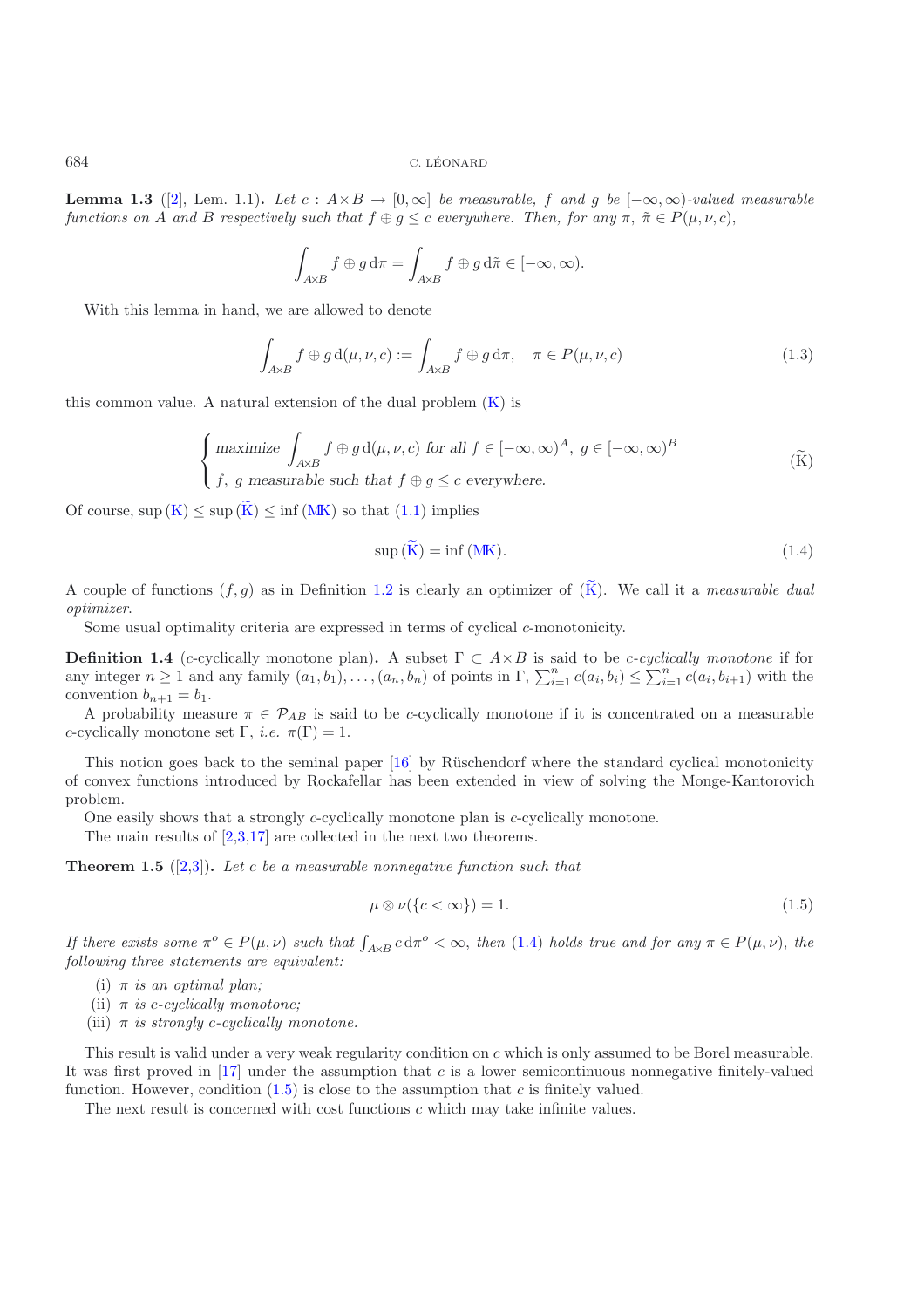<span id="page-3-0"></span>**Theorem 1.6** ([\[1](#page-22-11)[,3](#page-22-8)[,17](#page-22-9)]). Let c be a lower semicontinuous  $[0, \infty]$ -valued function.

- (a) *Any optimal plan is* c*-cyclically monotone.*
- (b) If there exists some  $\pi^o \in P(\mu, \nu)$  such that  $\int_{A \times B} c d\pi^o < \infty$ , then any strongly c-cyclically monotone *plan in*  $P(\mu, \nu)$  *is an optimal plan.*

*Let* c *be a measurable*  $[0, \infty]$ *-valued function.* 

(c) *Every finite* c-cyclically monotone transport plan is optimal if there exist a closed set F and a  $\mu \otimes \nu$ -null *set N* such that  $\{c = \infty\} = F \cup N$ .

<span id="page-3-1"></span>Statement (a) is proved in Ambrosio and Pratelli's lecture notes [\[1](#page-22-11)] and (b) is taken from [\[17\]](#page-22-9). Statement (c) is proved in [\[3\]](#page-22-8), it extends recent results of Pratelli [\[14](#page-22-12)].

**Counterexamples 1.7.** Otherwise stated, c is assumed to be lower semicontinuous.

- (1) c is real valued.
	- (a) [\[3\]](#page-22-8), Example 1.3, c is not lower semicontinuous and no optimal plan exists.
	- (b) [\[2\]](#page-22-7), Example 4.5, c is the squared distance and no *integrable* dual optimizers exist.
- (2) c takes infinite values on a non-null set.
	- (a)  $[2]$ , Example 4.1, c is not lower semicontinuous and the weak Kantorovich dual equality [\(1.4\)](#page-2-1) fails to hold: we have  $\sup(K) < \inf(MK)$  $\sup(K) < \inf(MK)$  $\sup(K) < \inf(MK)$  $\sup(K) < \inf(MK)$ .
	- (b) [\[1\]](#page-22-11), Example 3.5, a c-cyclically monotone plan which is not optimal.
	- (c) [\[17\]](#page-22-9), Example 1, a c-cyclically monotone plan which is not strongly c-cyclically monotone.
	- (d) [\[3\]](#page-22-8), Example 5.1, an optimal plan which is not strongly c-cyclically monotone.
	- (e) [\[2\]](#page-22-7), Example 4.2, an optimal plan which is not strongly c-cyclically monotone with c continuous.

It appears that Theorem [1.5](#page-2-3) is the best possible result under the assumption [\(1.5\)](#page-2-2) but that its extension to the general case where c takes infinite values on a non-null set is still open. The Counterexample  $(2)$ -(b) tells us that one must drop the notion of c-cyclically monotone plan and with the Counterexamples  $(2)-(d)$  and  $(2)-(e)$ , one sees that even the notion of strongly c-cyclically monotone plan is not enough to characterize optimality.

Because of the dual gap when c is not lower semicontinuous (Counterexample  $(2)$ -(a), it is reasonable to assume that c is lower semicontinuous in the general case. This will be assumed from now on.

## 1.2. **The aim of this paper**

This paper is aimed at implementing the saddle-point method for solving [\(MK\)](#page-0-0) in the general case where c might take infinite values, without appealing to c-conjugates, see [\[18](#page-22-2)[,19\]](#page-22-3). After all,  $(MK)$  is a convex minimization problem and one may wonder what the standard approach based on convex duality could yield. It appears that an extended version of the saddle-point is necessary to investigate [\(MK\)](#page-0-0) without imposing strong qualifications of the constraints such as the standard requirement:  $\int_A c_A d\mu + \int_B c_B d\nu < \infty$  where  $c \leq c_A \oplus c_B$ , see [\[18](#page-22-2)[,19\]](#page-22-3). The present paper relies on an extension of the standard saddle-point method which has been developed in [\[12\]](#page-22-0).

- $A$  new proof of the Kantorovich dual equality  $(1.1)$  is given in Theorem [3.1](#page-1-2) providing at the same time an improved result about the behavior of the minimizing sequences of [\(MK\)](#page-0-0).
- An abstract characterization of the optimal plans is given in Theorem [4.2.](#page-1-0) It expresses a saddle-point property and extends the notion of strong c-cyclical monotonicity.
- It leads easily to a sufficient condition of optimality in Theorem [1.8](#page-4-0) below which is an improvement of Theorem [1.6-](#page-3-0)(b). Its proof is given in Section [5.](#page-15-0)
- Finding good necessary conditions for optimal plans with a genuinely  $[0, \infty]$ -valued cost function c is still an open problem. Theorem [1.9](#page-4-1) below, which is a corollary of Theorem [4.2,](#page-1-0) goes one step in this direction. Its proof is given in Section [6.](#page-18-0)

One says that f is  $\mu$ -measurable if there exists a measurable set N such that  $\mu(N) = 0$  and  $\mathbf{1}_N f$  is a measurable function. A property holds  $P(\mu, \nu, c)$ -almost everywhere if it holds true outside a measurable set N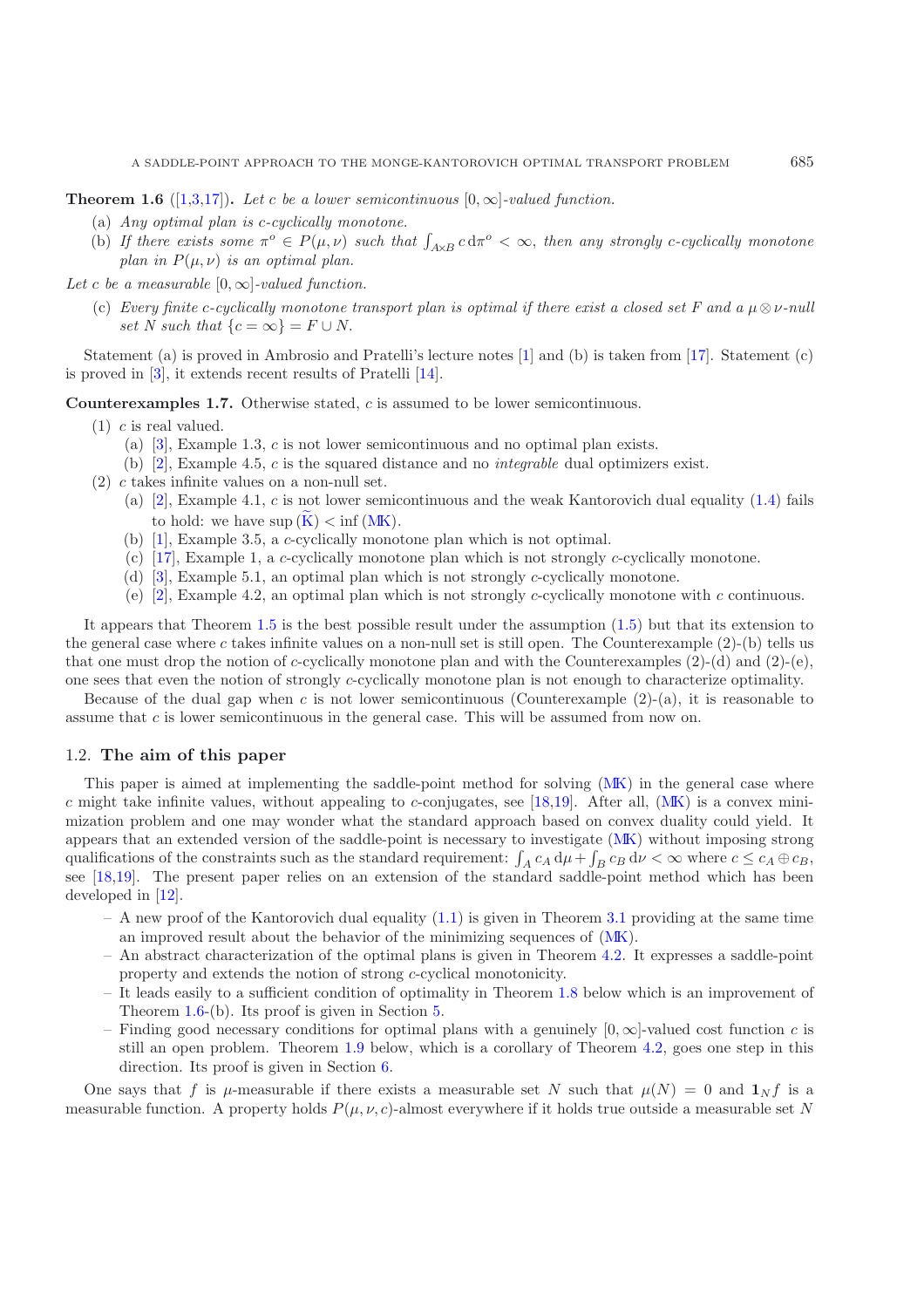<span id="page-4-0"></span>such that  $\gamma(N)=0$ , for all  $\gamma \in P(\mu, \nu, c)$ . With these definitions in hand, we can state our sufficient condition of optimality.

**Theorem 1.8.** Let  $\pi \in P(\mu, \nu, c)$  be any finite plan. If there exist a  $\mu$ -measurable function f on A and a ν*-measurable function* g *on* B *which satisfy*

<span id="page-4-2"></span>
$$
\begin{cases}\nf \oplus g \le c \quad P(\mu, \nu, c)\text{-almost everywhere} \\
f \oplus g = c \quad \pi\text{-almost everywhere,} \n\end{cases} \tag{1.6}
$$

*then*  $\pi$  *is optimal.* 

The Counterexamples  $1.7-(d,e)$  $1.7-(d,e)$  are optimal plans which are not strongly c-cyclically monotone but they both satisfy the weaker property  $(1.6)$ . See Section [5.3](#page-17-0) for more details.

The following result is our necessary condition of optimality.

<span id="page-4-1"></span>**Theorem 1.9.** *Take any optimal plan*  $\pi$ ,  $\epsilon > 0$  *and* p *any probability measure on*  $A \times B$  *such that*  $\int_{A \times B} c \, dp < \infty$ .<br>Then there exist functions  $\alpha \in L_{\epsilon}(\pi + n)$  *u and y bounded continuous on* A and B respect *Then, there exist functions*  $\varphi \in L_1(\pi + p)$ , *u and v bounded continuous on* A *and* B *respectively and a measurable subset*  $D \subset A \times B$  *such that:* 

- (1)  $\varphi = c$ ,  $\pi$ -almost everywhere on  $A \times B \setminus D$ ;
- (2)  $\int_D (1+c) d\pi \leq \epsilon;$ <br>(3)  $-c/\epsilon \leq \mu \leq c$
- (3)  $-c/\epsilon \leq \varphi \leq c$ ,  $(\pi + p)$ -almost everywhere;
- $(4)$   $-c/ε ≤ u ⊕ v ≤ c$ , *everywhere*;
- (5)  $\|\varphi u \oplus v\|_{L_1(\pi+p)} \leq \epsilon.$

An important thing to notice in this result is the appearance of the probability measure  $p$  in items (3) and (5). One can read (3)–(5) as an approximation of  $f \oplus g \leq c$ ,  $(\pi + p)$ -almost everywhere. Since it is required that  $\int_{A\times B} c \, dp < \infty$ , one can choose p in  $P(\mu, \nu, c)$ , and the properties (1)–(5) of this theorem are an approximation of (1.6) where  $P(\mu, \nu, c)$ -3.9 is replaced by  $(\pi + n)$ -3.9 of [\(1.6\)](#page-4-2) where  $P(\mu, \nu, c)$ -a.e. is replaced by  $(\pi + p)$ -a.e.

In [\[4](#page-22-13)], Beiglböck *et al.* investigate the same problem with a different approach which is still based on a saddle point method. A characterization of optimal plans which is more explicit than Theorem [4.2](#page-1-0) is obtained under some restrictive assumptions. In particular, the problem of considering simultaneously all the measures  $p \in P(\mu, \nu, c)$  in Theorem [1.9](#page-4-1) is handled by means of a projective limit argument.

## 1.3. **Notation**

Let X and Y be topological vector spaces and  $f : X \to [-\infty, +\infty]$  be an extended-real valued function.

- The algebraic dual space of X is  $X^*$ , the topological dual space of X is  $X'$ .
- The topology of X weakened by Y is  $\sigma(X, Y)$  and one writes  $\langle X, Y \rangle$  to specify that X and Y are in separating duality.
- The convex conjugate of f with respect to  $\langle X, Y \rangle$  is  $f^*(y) = \sup_{x \in X} {\{\langle x, y \rangle f(x)\}} \in [-\infty, +\infty], y \in Y$ .
- The subdifferential of f at x with respect to  $\langle X, Y \rangle$  is  $\partial_Y f(x) = \{y \in Y; f(x + \xi) \ge f(x) + \langle y, \xi \rangle,$  $\forall \xi \in X$ . If no confusion occurs, one writes  $\partial f(x)$ .
- The effective domain of f is dom  $f = \{x \in X; f(x) < \infty\}.$
- One denotes icordom f the intrinsic core of the effective domain of f dom f. Recall that the intrinsic core of a subset A of a vector space is icor  $A = \{x \in A; \forall x' \in \text{aff } A, \exists t > 0, [x, x + t(x' - x)] \subset A\}$ where aff A is the affine space spanned by A.
- The domain of ∂f is dom∂f = {x ∈ X; ∂f(x)  $\neq$  Ø}.
- The indicator function of a subset  $A$  of  $X$  is defined by

$$
\iota_A(x) = \begin{cases} 0, & \text{if } x \in A \\ +\infty, & \text{otherwise,} \end{cases} \quad x \in X.
$$

- The support function of  $A \subset X$  is  $\iota_A^*(y) = \sup_{x \in A} \langle x, y \rangle, y \in Y$ .<br>
 The Dirac measure at *a* is denoted δ
- The Dirac measure at a is denoted  $\delta_a$ .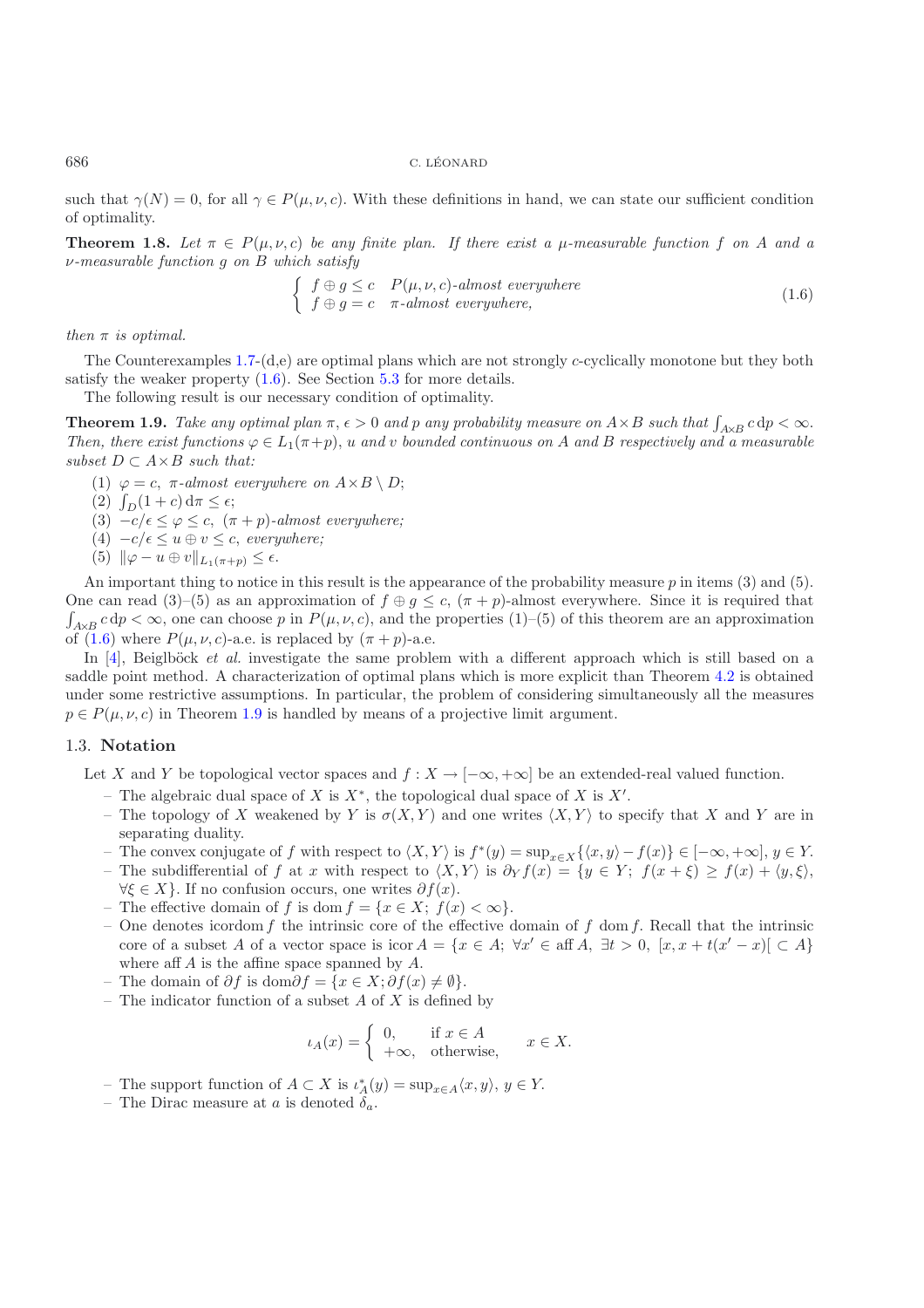## 2. The abstract convex minimization problem

<span id="page-5-0"></span>The Monge-Kantorovich problem is a particular instance of an abstract convex minimization problem which is solved in [\[12\]](#page-22-0) by means of an extension of the saddle-point method. This extension allows to remove standard topological restrictions on the constraint sets (the so-called constraint qualifications) at the price of solving an arising new problem. Namely, one has to compute a lower semicontinuous convex extension of the convex conjugate of the objective function. This may be a rather difficult task in some situations, but it is immediate in the case of the Monge-Kantorovich problem.

Let us recall the main results of  $[12]$  $[12]$ .

## 2.1. **The minimization problem**

Let  $\mathcal{U}_o$ ,  $\mathcal{Y}_o$  be two vector spaces,

$$
\Phi_o: \mathcal{U}_o \to [0, \infty]
$$

an extended-nonnegative function on  $\mathcal{U}_o$ , and

$$
T_o^*: \mathcal{Y}_o \to \mathcal{U}_o
$$

a linear mapping from  $\mathcal{Y}_o$  to  $\mathcal{U}_o$ . Throughout this section, it is assumed that

 $(H_{\Phi})$  (1)  $\Phi_o: \mathcal{U}_o \to [0, +\infty]$  is convex and  $\Phi_o(0) = 0$ ; (2)  $\forall u \in \mathcal{U}_o, \exists \alpha > 0, \Phi_o(\alpha u) < \infty;$ (3)  $\forall u \in \mathcal{U}_o, u \neq 0, \exists t \in \mathbb{R}, \Phi_o(tu) > 0;$ 

( $H_T$ ) (1)  $T_o^*(\mathcal{Y}_o) \subset \mathcal{U}_o;$ <br>
(2) ker  $T_o^* = \{0\}.$ 

Let  $\mathcal{L}_o$  and  $\mathcal{X}_o$  be the *algebraic* dual vector spaces of  $\mathcal{U}_o$  and  $\mathcal{Y}_o$ . The convex conjugate of  $\Phi_o$  with respect to the dual pairing  $\langle \mathcal{U}_o, \mathcal{L}_o \rangle$  is

 $\Phi_{o}^{*}(\ell) = \sup_{u \in \mathcal{U}_{o}} \{ \langle u, \ell \rangle - \Phi_{o}(u) \} \in [0, \infty], \quad \ell \in \mathcal{L}_{o}$ 

and the adjoint of  $T_o^*$  is  $T_o: \mathcal{L}_o \to \mathcal{X}_o$  defined for all  $\ell \in \mathcal{L}_o$  by  $\langle y, T_o \ell \rangle_{\mathcal{Y}_o, \mathcal{X}_o} = \langle T_o^* y, \ell \rangle_{\mathcal{U}_o, \mathcal{L}_o}$ . We obtain the diagram

$$
\begin{array}{ccc}\n\left\langle u_o, & \mathcal{L}_o \right\rangle & & & \\
T_o^* & \downarrow T_o & & & \\
\left\langle \mathcal{Y}_o, & \mathcal{X}_o \right\rangle & & & \\
\end{array}
$$
\n(Diagram 0)

For each  $x \in \mathcal{X}_o$ , the optimization problem to be considered is

minimize 
$$
\Phi_o^*(\ell)
$$
 subject to  $T_o \ell = x$ ,  $\ell \in \mathcal{L}_o$ .  $(P_o^x)$ 

## 2.2. **A dual problem**

Let us define

$$
\Lambda_o(y) := \Phi_o(T_o^* y), \quad y \in \mathcal{Y}_o
$$
  
\n
$$
|u|_{\Phi} := \inf \left\{ a > 0; \max \left( \Phi_o(-u/a), \Phi_o(u/a) \right) \le 1 \right\}, \quad u \in \mathcal{U}_o
$$
  
\n
$$
|y|_{\Lambda} := \inf \left\{ a > 0; \max \left( \Lambda_o(-y/a), \Lambda_o(y/a) \right) \le 1 \right\}, \quad y \in \mathcal{Y}_o.
$$

Under our assumptions,  $|\cdot|_{\Phi}$  and  $|\cdot|_{\Lambda}$  are norms. One introduces

- U and Y the completions of  $(\mathcal{U}_o, |\cdot|_\Phi)$  and  $(\mathcal{Y}_o, |\cdot|_\Lambda)$ ;
- The *topological* dual spaces of U and  $\mathcal{Y}$  are  $\mathcal{U}' = \mathcal{L}$  and  $\mathcal{Y}' = \mathcal{X}$ ;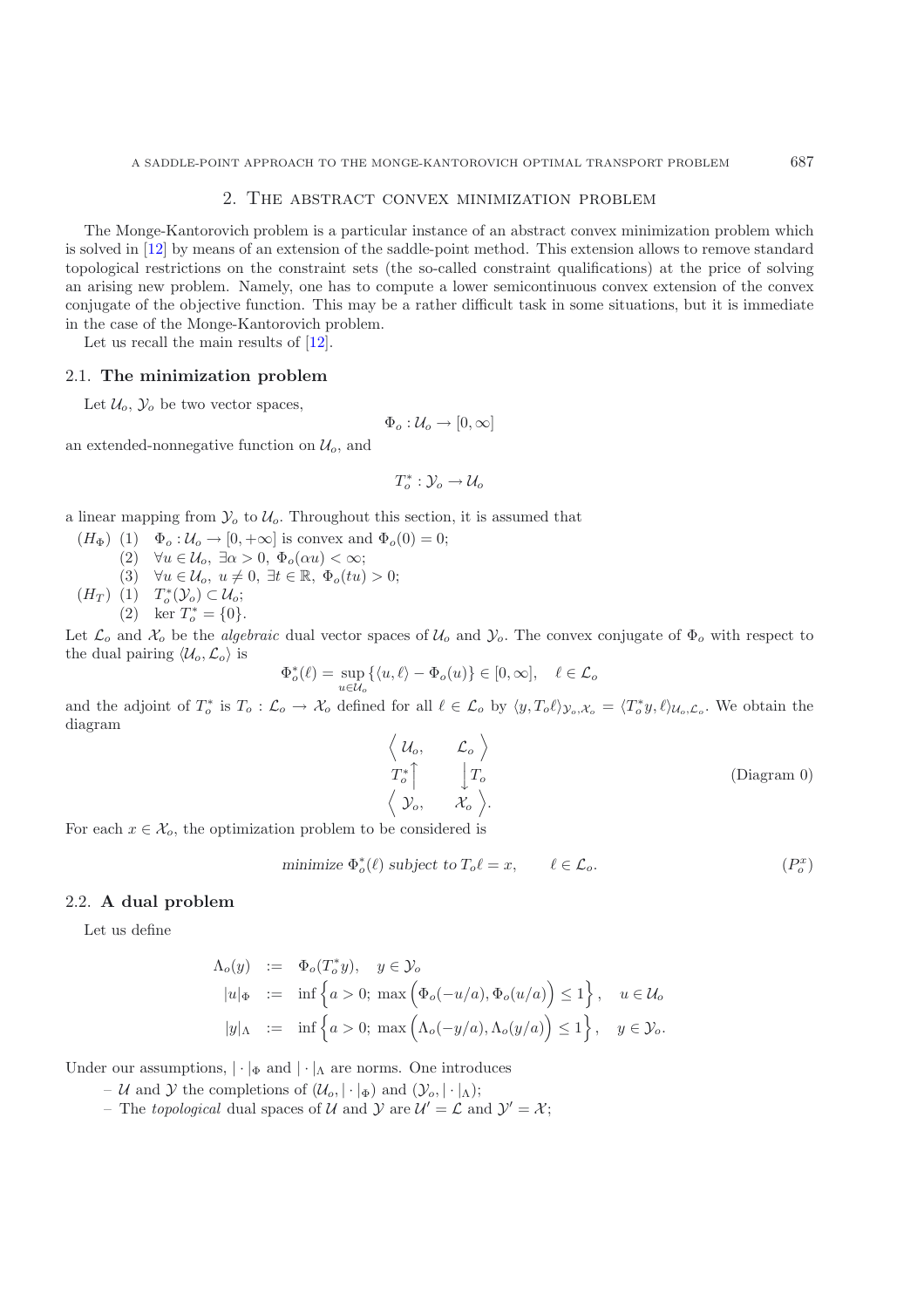- The *algebraic* dual spaces of  $\mathcal L$  and  $\mathcal X$  are denoted by  $\mathcal L^*$  and  $\mathcal X^*$ ;
- − T is the restriction of  $T_o$  to  $\mathcal{L} \subset \mathcal{L}_o$ ;
- $-\Phi^*$  is the restriction of  $\Phi_o^*$  to  $\mathcal{L} \subset \mathcal{L}_o$ .

It is proved in [\[12](#page-22-0)] that  $T\mathcal{L}\subset\mathcal{X}$ . This allows one to define the algebraic adjoint  $T^*:\mathcal{L}^*\to\mathcal{X}^*$ . We have the following diagram

$$
\begin{array}{ccc}\n\left\langle \mathcal{L}, & \mathcal{L}^* \right\rangle \\
T \downarrow & \uparrow T^* \\
\left\langle \mathcal{X}, & \mathcal{X}^* \right\rangle.\n\end{array} \n\tag{Diagram 1}
$$

Also consider

$$
\begin{cases}\n\overline{\Phi}(\zeta) &:= \sup_{\ell \in \mathcal{L}} \{ \langle \zeta, \ell \rangle - \Phi^*(\ell) \}, & \zeta \in \mathcal{L}^* \\
\overline{\Lambda}(\omega) &:= \overline{\Phi}(T^*\omega), & \omega \in \mathcal{X}^*.\n\end{cases}
$$
\n(2.1)

The maximization problem

$$
\text{maximize } \langle \omega, x \rangle - \overline{\Lambda}(\omega), \quad \omega \in \mathcal{X}^* \tag{D}^x
$$

is the dual problem associated with

minimize 
$$
\Phi^*(\ell)
$$
 subject to  $T\ell = x$ ,  $\ell \in \mathcal{L}$   $(P^x)$ 

with respect to the usual Fenchel perturbation.

## 2.3. **Statements of the abstract results**

Let us introduce

$$
\Lambda^*(x) := \sup_{y \in \mathcal{Y}_o} \{ \langle y, x \rangle - \Lambda_o(y) \}, \quad x \in \mathcal{X}
$$

the convex conjugate of  $\Lambda_o + \iota_{\mathcal{Y}_o}$  with respect to the dual pairing  $\langle \mathcal{Y}, \mathcal{X} \rangle$ .

**Theorem 2.1** (primal attainment and dual equality [\[12\]](#page-22-0)). *Assume that*  $(H_{\Phi})$  *and*  $(H_T)$  *hold.* 

(a) For all  $x$  *in*  $\mathcal{X}$ *, we have the dual equality* 

$$
\inf \{ \Phi^*(\ell); \ \ell \in \mathcal{L}, \ T\ell = x \} = \inf (P_o^x) = \inf (P^x) = \Lambda^*(x) \in [0, \infty]. \tag{2.2}
$$

<span id="page-6-0"></span>*Moreover,*  $\Lambda^*$  *is*  $\sigma(\mathcal{X}, \mathcal{Y})$ *-inf-compact.* 

- (b) If  $x \notin \mathcal{X}$ ,  $(P_o^x)$  admits no solution. Otherwise,  $P_o^x$  and  $P^x$  admit the same (possibly empty) set of *solutions.*
- (c) *If in addition*

$$
x\in\operatorname{dom}\Lambda^*,
$$

*then*  $P_o^x$  (or equivalently  $P^x$ ) is attained in  $\mathcal{L}$ . Moreover, any minimizing sequence for  $P_o^x$  has  $\sigma(\mathcal{L}, \mathcal{U})$ -<br>cluster points and every such cluster point solves  $P^x$ *cluster points and every such cluster point solves*  $P_o^x$ .

Denote the "algebraic" subdifferentials

$$
\partial_{\mathcal{L}} \overline{\Phi}(\zeta_o) = \{ \ell \in \mathcal{L}; \ \overline{\Phi}(\zeta_o + \zeta) \ge \overline{\Phi}(\zeta_o) + \langle \zeta, \ell \rangle, \ \forall \zeta \in \mathcal{L}^* \}, \quad \zeta_o \in \mathcal{L}^* \n\partial_{\mathcal{X}^*} \Lambda^*(x_o) = \{ \omega \in \mathcal{X}^*; \ \Lambda^*(x_o + x) \ge \Lambda^*(x_o) + \langle \omega, x \rangle, \ \forall x \in \mathcal{X} \}, \quad x_o \in \mathcal{X}
$$

and define

$$
\text{dom}\partial\Lambda^* = \{x \in \mathcal{X}; \ \partial_{\mathcal{X}^*}\Lambda^*(x) \neq \emptyset\}
$$

the subset of the constraint specifiers  $x \in \mathcal{X}$  such that  $\partial_{\mathcal{X}^*} \Lambda^*(x)$  is not empty.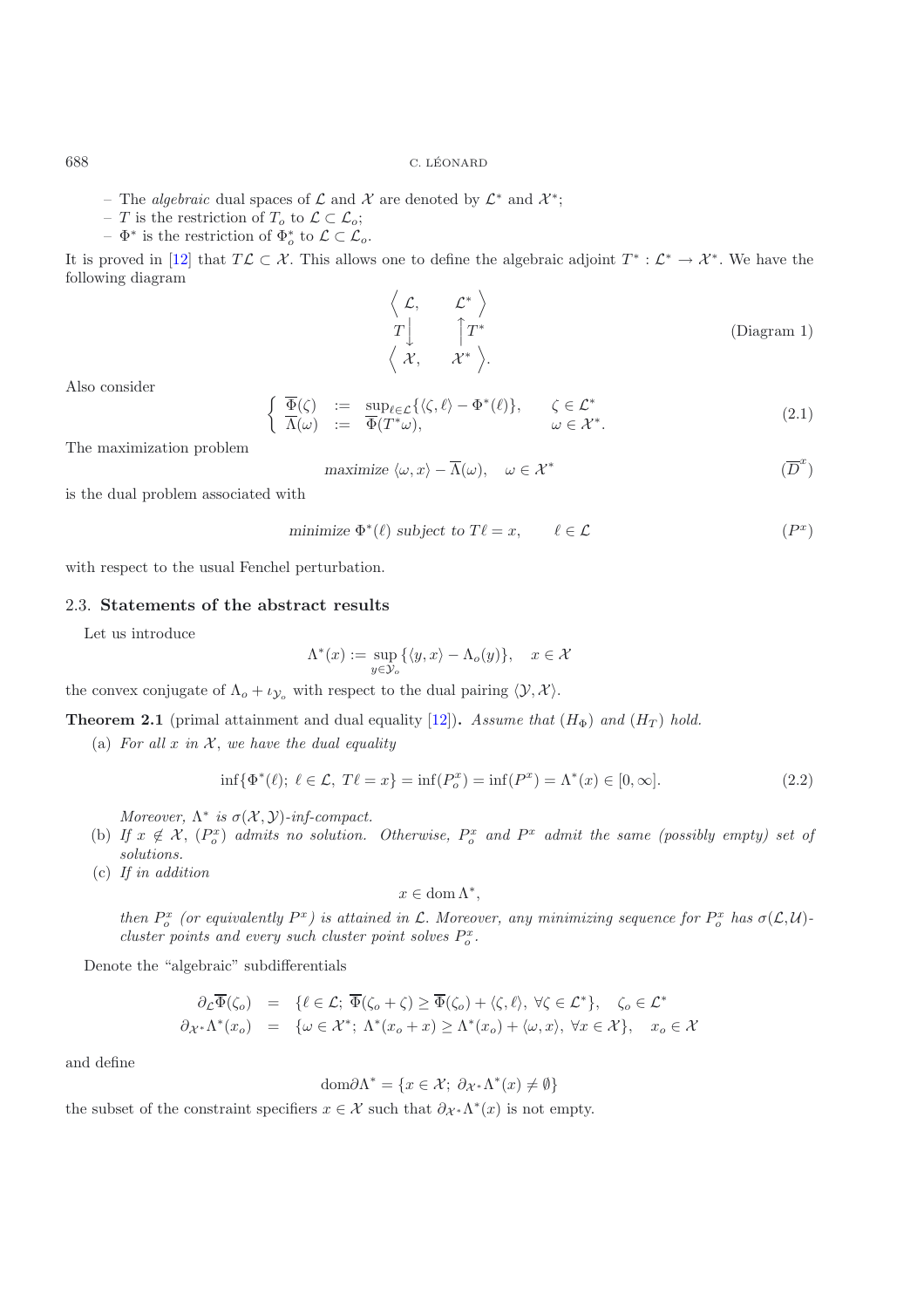**Theorem 2.2** (dual attainment and representation [\[12\]](#page-22-0)). Let us assume that  $(H_{\Phi})$  and  $(H_T)$  hold.

(1) For any  $\ell \in \mathcal{L}$  and  $\omega \in \mathcal{X}^*$ ,

$$
\begin{cases}\nT\ell = x \\
\ell \in \partial_{\mathcal{L}} \overline{\Phi}(T^*\omega)\n\end{cases} \n(2.3)
$$

*is equivalent to*

<span id="page-7-2"></span> $\ell$  *is a solution to*  $P^x$ ,  $\omega$  *is a solution to*  $D^*$  *and the dual equality*  $\inf(P^x) = \Lambda^*(x)$  *holds.* 

(2) *Suppose that in addition the constraint qualification*

<span id="page-7-0"></span> $\sqrt{ }$  $\mathsf{I}$  $\mathsf{l}$ 

$$
x \in \text{dom}\partial\Lambda^*,\tag{2.4}
$$

*is satisfied. Then, the primal problem*  $P^x$  *is attained in*  $\mathcal{L}$ *, the dual problem*  $\overline{D}^x$  *is attained in*  $\mathcal{X}^*$  *and every couple of solutions*  $(\ell, \omega)$  *to*  $P^x$  *and*  $\overline{D}^x$  *satisfies* [\(2.3\)](#page-7-0)*.* 

By the geometric version of Hahn-Banach theorem, icordom  $\Lambda^*$ : the intrinsic core of dom  $\Lambda^*$ , is included in dom∂Λ<sup>∗</sup>. But, as will be seen at Remark [4.3](#page-1-3) below, the Monge-Kantorovich problem provides us with a situation where icordom  $\Lambda^*$  is empty. This is one of the main difficulties to be overcome when applying the saddle-point method to solve [\(MK\)](#page-0-0).

It is a well-known result of convex conjugacy that the representation formula

$$
\ell \in \partial_{\mathcal{L}} \overline{\Phi}(T^*\omega) \tag{2.5}
$$

is equivalent to

$$
T^*\omega\in\partial_{\mathcal{L}^*}\Phi^*(\ell)
$$

and also equivalent to Fenchel's identity

$$
\Phi^*(\ell) + \overline{\Phi}(T^*\omega) = \langle \omega, T\ell \rangle.
$$
\n(2.6)

**Proposition 2.3** ([\[12](#page-22-0)]). *Assume that*  $(H_{\Phi})$  *and*  $(H_T)$  *hold. Any solution*  $\omega \in \mathcal{X}^*$  *of*  $\overline{D}^x$  *shares the following properties:*

(a)  $\omega$  *is in the*  $\sigma(\mathcal{X}^*, \mathcal{X})$ -closure of dom  $\Lambda$ ;

(b)  $T^*\omega$  *is in the*  $\sigma(\mathcal{L}^*, \mathcal{L})$ *-closure of*  $T^*(\text{dom }\Lambda)$ *.* 

*If in addition the level sets of*  $\Phi_o$  *are*  $|\cdot|_{\Phi}$ *-bounded, then* 

(a')  $\omega$  *is in*  $\mathcal{Y}''$ *. More precisely, it is in the*  $\sigma(\mathcal{Y}'', \mathcal{X})$ *-closure of* dom Λ;

(b)  $T^*\omega$  *is in*  $\mathcal{U}''$ *. More precisely, it is in the*  $\sigma(\mathcal{U}'',\mathcal{L})$ *-closure of*  $T^*(\text{dom }\Lambda)$ 

*where*  $\mathcal{Y}''$  *and*  $\mathcal{U}''$  *are the topological bidual spaces of*  $(\mathcal{U}, \vert \cdot \vert_{\Phi})$  *and*  $(\mathcal{Y}, \vert \cdot \vert_{\Lambda})$ .

## 3. Kantorovich dual equality and existence of optimal plans

We apply the results of Section [2](#page-5-0) to the Monge-Kantorovich problem  $(MK)$ .

## 3.1. **Statement of the results**

The set of all probability measures  $\pi$  on  $A \times B$  such that  $\int_{A \times B} c d\pi < \infty$  is denoted  $\mathcal{P}_c$ . Hence,  $P(\mu, \nu, c) =$  $\mathcal{P}_c \cap P(\mu, \nu)$ . It is immediate to see that

<span id="page-7-1"></span>
$$
\sup\left(K\right) \leq \sup(K) \leq \inf\left(MK\right) \tag{3.1}
$$

where for the last inequality, we state inf  $\emptyset = +\infty$  as usual.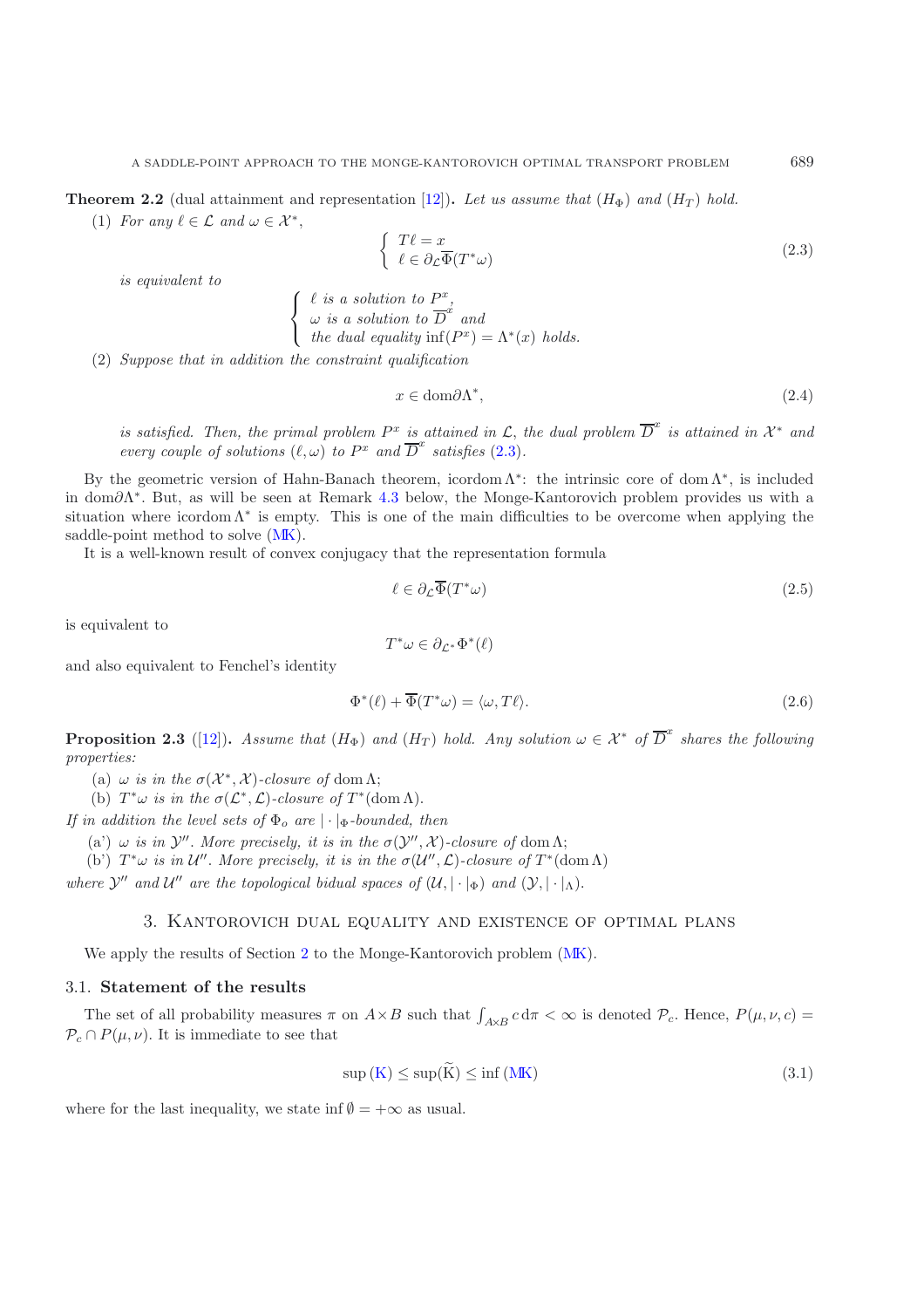In the next theorem,  $\mathcal{P}_c$  will be endowed with the weak topology  $\sigma(\mathcal{P}_c, \mathcal{C}_c)$  where  $\mathcal{C}_c$  is the space of all continuous functions u on  $A \times B$  such that

$$
\lim_{t \to \infty} \sup\{|u(x)|/(1 + c(x)); \ x \in A \times B, \ |u(x)| \ge t\} = 0
$$

with the convention that sup  $\emptyset = 0$  which implies that the space  $C_{AB}$  of bounded continuous functions on  $A \times B$ satisfies  $C_{AB} \subset \mathcal{C}_c$ .

**Theorem 3.1** (dual equality and primal attainment)**.**

(1) *The dual equality for* [\(MK\)](#page-0-0) *is*

$$
\inf\left(\mathbf{MK}\right) = \sup\left(\mathbf{K}\right) = \sup\left(\mathbf{\tilde{K}}\right) \in [0, \infty].\tag{3.2}
$$

- <span id="page-8-0"></span>(2) Assume that there exists some  $\pi^o$  in  $P(\mu, \nu)$  such that  $\int_{A \times B} c d\pi^o < \infty$ . Then:<br>(3) there is at least one optimal plan:
	- (a) *there is at least one optimal plan;*
	- (b) any minimizing sequence is relatively compact for the topology  $\sigma(\mathcal{P}_c, \mathcal{C}_c)$  and all its cluster points *are optimal plans.*

*Proof.* It directly follows from Theorem [2.1](#page-1-2) with Proposition [3.5-](#page-2-3)(3) and Proposition [3.7](#page-3-1) which are stated and proved below. About statement (1), note that the dual equality [\(2.2\)](#page-6-0) is inf  $(MK) = \sup(K)$  $(MK) = \sup(K)$  $(MK) = \sup(K)$  and conclude with  $(3.1)$ .

Except for the appearance of the dual problem  $(\widetilde{K})$  and for the statement (2)-(b) with the topology  $\sigma(\mathcal{P}_c, \mathcal{C}_c)$ , this result is well-known. The dual equality [\(3.2\)](#page-8-0) is the Kantorovich dual equality. The proof of Theorem [3.1](#page-1-2) will be an opportunity to make precise the abstract material  $\Phi_o$ ,  $\mathcal{U}_o$ ,  $T_o$  and so on in terms of the Monge-Kantorovich problem.

## 3.2. **The spaces and functions**

Let us particularize the spaces and functions of Section [2](#page-5-0) which are necessary for solving the Monge-Kantorovich problem.

## 3.2.1. *Description of*  $U_o$ ,  $\mathcal{L}_o$ ,  $\Phi_o$  *and*  $\Phi_o^*$

Define

$$
\mathcal{S} := \{(a, b) \in A \times B; \ c(a, b) < \infty\}
$$

the effective domain of c and consider the equivalence relation on  $C_{AB}$  defined for any  $u, v$  in  $C_{AB}$  by

$$
u \sim v \Leftrightarrow u_{|S} = v_{|S},
$$

which means that  $u$  and  $v$  match on  $S$ . Take

$$
\mathcal{U}_o:=C_{AB}/\sim
$$

the set of all equivalence classes and

$$
\Phi_o(u):=\iota_\Gamma(u)=\left\{\begin{array}{ll}0,&\text{if }u\leq c\\+\infty,&\text{otherwise},\end{array}\right.\quad u\in\mathcal{U}_o
$$

the convex indicator function of

$$
\Gamma = \{ u \in \mathcal{U}_o; \ u \le c \}.
$$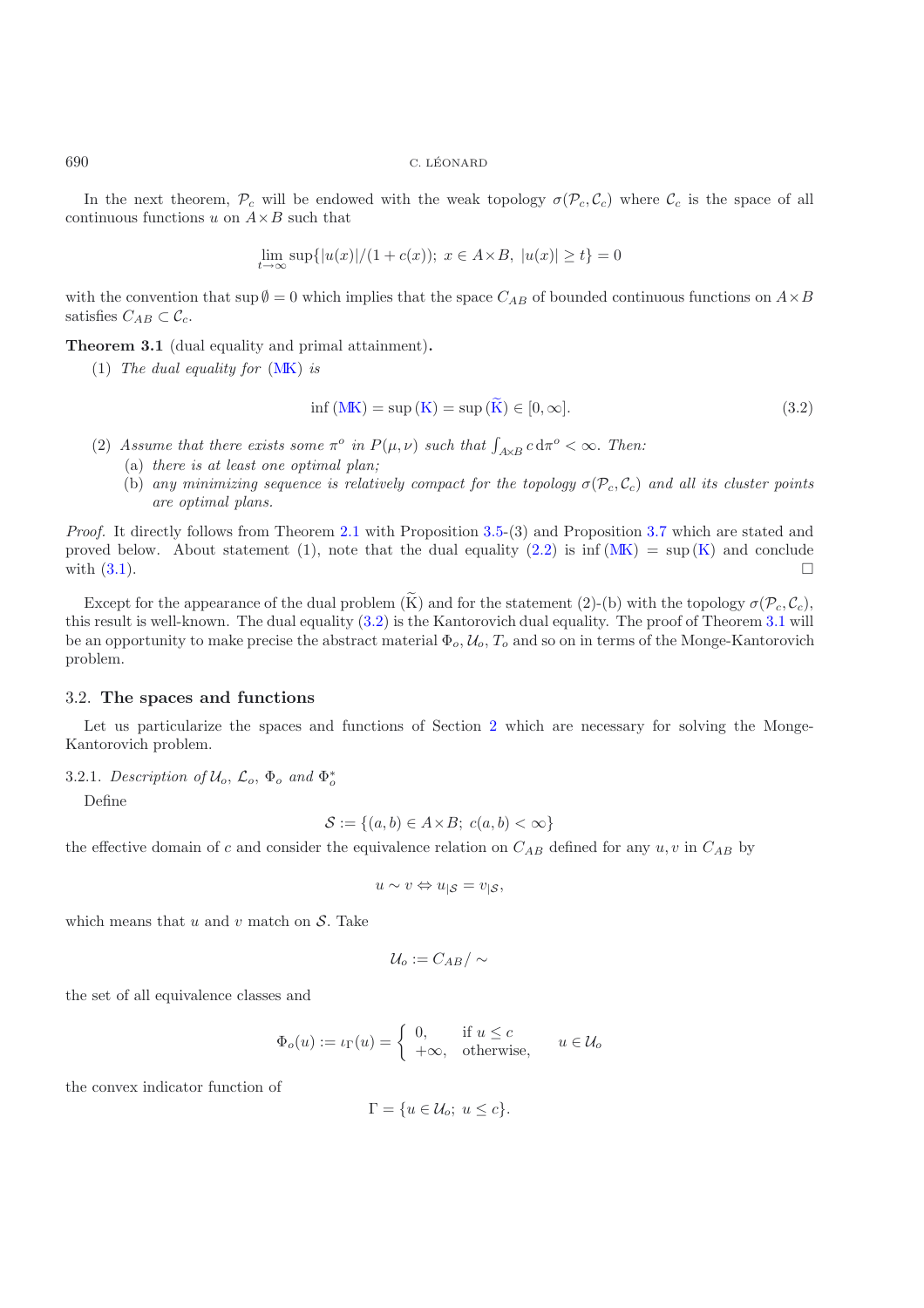Assumption  $(H_{\Phi_1})$  is obviously satisfied and it is easy to see that  $(H_{\Phi_3})$  also holds. Note that, without factorizing by the equivalence relation in the definition of  $\mathcal{U}_o$ ,  $(H_{\Phi 3})$  would fail if c is infinite on some nonempty open set. For  $(H_{\Phi_2})$  to be satisfied, assume that

$$
c\geq 1.
$$

Doing this, one doesn't loose any generality since changing c into  $c + 1$  raises inf [\(MK\)](#page-0-0) by  $+1$  without changing the minimizers.

The algebraic dual space  $\mathcal{L}_o = \mathcal{U}_o^*$  of  $\mathcal{U}_o$  is identified as a subset of  $C_{AB}^*$  as follows. Any  $\ell \in C_{AB}^*$  is in  $\mathcal{L}_o$ <br>and only if for all  $u, v \in C$  is such that  $u \in L$  we have  $\ell(u) = \ell(v)$ . One shows if and only if for all  $u, v \in C_{AB}$  such that  $u_{|S} = v_{|S}$ , we have  $\ell(u) = \ell(v)$ . One shows at Proposition [3.3](#page-1-3) below that any  $\ell \in C_{AB}^*$  which is in  $\mathcal{L}_o$  has its support included in the closure cl S of S in the sense of the following:

**Definition 3.2.** For any linear form  $\ell$  on the space of all (possibly unbounded) continuous functions on  $A \times B$ , we define the *support* of  $\ell$  as the subset of all  $(a, b) \in A \times B$  such that for any open neighborhood G of  $(a, b)$ , there exists some function u in  $C_{AB}$  satisfying  $\{u \neq 0\} \subset G$  and  $\langle u, \ell \rangle \neq 0$ . It is denoted by supp  $\ell$ .

**Proposition 3.3.** *For any*  $\ell \in \mathcal{L}_o$ , *we have* supp  $\ell \subset \text{cl} \mathcal{S}$ *.* 

*Proof.* As  $\ell \in \mathcal{L}_o$ , for all  $u \in C_{AB}$  such that  $u_{\ell, \mathcal{S}} = 0$ , we have  $\langle u, \ell \rangle = 0$ . Take  $x \notin \text{cl}\,\mathcal{S}$ . There exists an open neighborhood G of x such that  $G \cap S = \emptyset$ . For all  $u \in C_{AB}$  such that  $\{u \neq 0\} \subset G$ , we have  $u_{|S} = 0$  so that  $\langle u, \ell \rangle = 0$ . This proves that  $x \notin \text{supp } \ell$ .  $\Box$ 

Denote  $C_{\vert S}$  the space of the restrictions  $u_{\vert S}$  of all the functions u in  $C_{AB}$ .

**Remark 3.4.** Beware,  $C_{\vert S}$  is smaller than the space  $C_{\mathcal{S}}$  of all bounded and continuous functions on  $S$ . It consists of the functions in  $C_{\mathcal{S}}$  which admit a continuous and bounded extension to  $A \times B$ .

Identifying

$$
\mathcal{U}_o \cong C_{|S},\tag{3.3}
$$

one sees with Proposition [3.3](#page-1-3) that for all  $\ell \in \mathcal{L}_o$ ,

<span id="page-9-0"></span> $\Phi_{o}^{*}(\ell) := \sup \{ \langle u, \ell \rangle; u \in C_{|S}, u \le c \}.$ 

3.2.2. *Description of*  $\mathcal{Y}_o$ ,  $\mathcal{X}_o$ ,  $T_o^*$  and  $T_o$ 

Consider

$$
\mathcal{Y}_o := (C_A \times C_B) / \sim
$$

where  $C_A$ ,  $C_B$  are the spaces of bounded continuous functions on A, B and  $\sim$  is a new equivalence relation on  $C_A \times C_B$  defined for all  $f, f' \in C_A$ ,  $g, g' \in C_B$  by

$$
(f,g) \sim (f',g') \stackrel{\text{def}}{\Leftrightarrow} f \oplus g \sim f' \oplus g' \Leftrightarrow f \oplus g_{|S} = f' \oplus g'_{|S}.
$$

The algebraic dual space  $\mathcal{X}_o = \mathcal{Y}_o^*$  of  $\mathcal{Y}_o$  is identified as a subset of  $C_A^* \times C_B^*$  as follows. Any  $(k_1, k_2) \in C_A^* \times C_B^*$ <br>is in  $\mathcal{X}$  if and only if for all  $f$   $f' \in C_A$ ,  $g g' \in C_B$  such that  $f \oplus g_{\alpha}$ is in  $\mathcal{X}_o$  if and only if for all  $f, f' \in C_A$ ,  $g, g' \in C_B$  such that  $f \oplus g_{|S} = f' \oplus g'_{|S}$ , we have  $\langle f, k_1 \rangle + \langle g, k_2 \rangle =$  $\langle f', k_1 \rangle + \langle g', k_2 \rangle.$ 

It is immediate to see that the operator  $T_o^*$  defined by

$$
T_o^*(f,g) := f \oplus g_{|S}, \quad (f,g) \in \mathcal{Y}_o
$$

satisfies the assumptions  $(H_T)$ . In particular, one sees that  $T_o^*(\mathcal{Y}_o) \subset C_{|S}$ .<br>Define the A and B marginal projections  $\ell_i \in C^*$  and  $\ell_o \in C^*$  of any

Define the A and B-marginal projections  $\ell_A \in C_A^*$  and  $\ell_B \in C_B^*$  of any  $\ell \in C_{AB}^*$  by

$$
\langle f, \ell_A \rangle := \langle f \otimes 1, \ell \rangle \quad \text{and} \quad \langle g, \ell_B \rangle := \langle 1 \otimes g, \ell \rangle
$$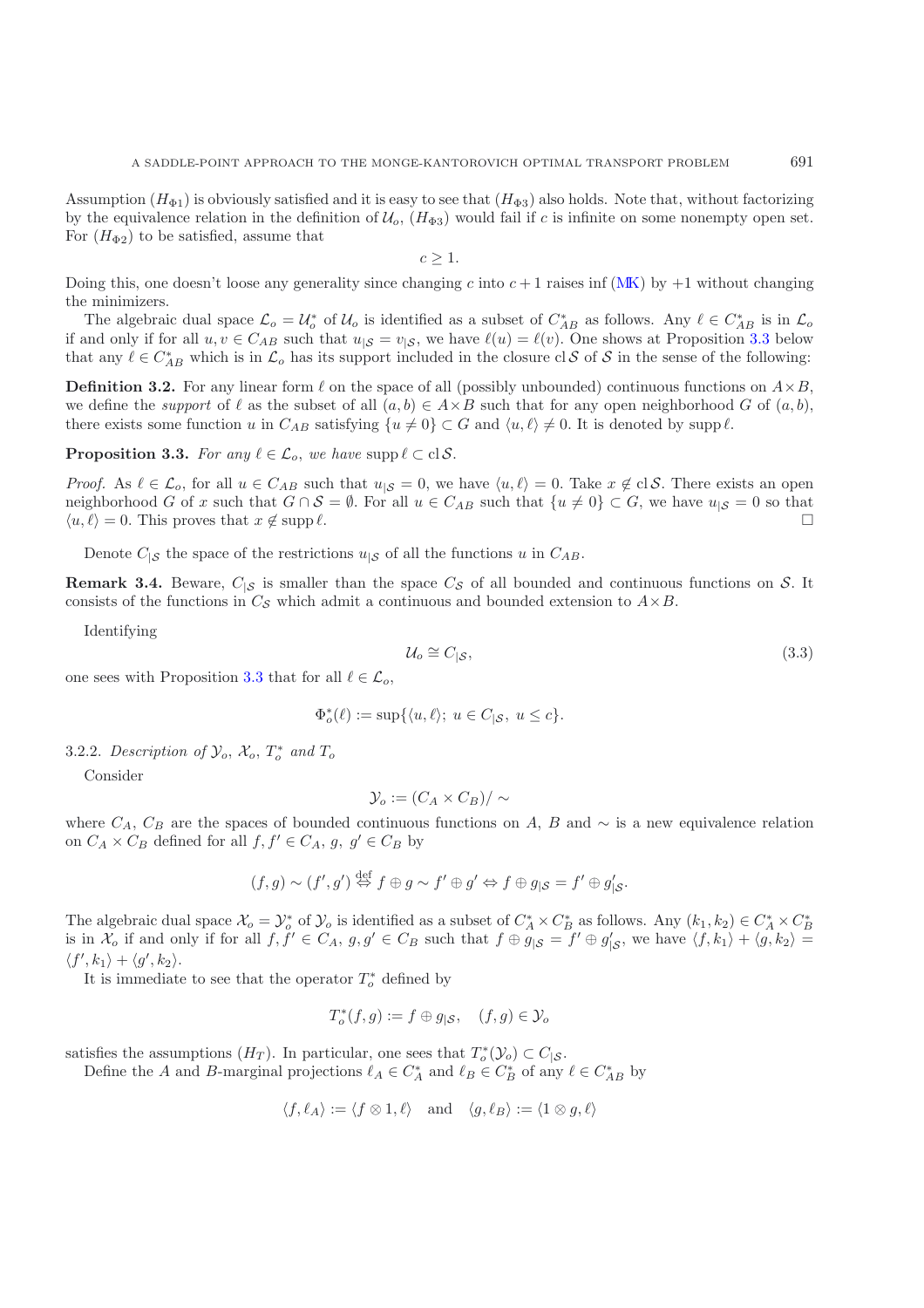for all  $f \in C_A$  and all  $g \in C_B$ . Since for all  $(f, g) \in \mathcal{Y}_o$ ,  $\langle T_o^*(f, g), \ell \rangle_{C_{|S}, \mathcal{L}_o} = \langle f \oplus g, \ell \rangle_{C_{|S}, \mathcal{L}_o} = \langle f, \ell_A \rangle + \langle g, \ell_B \rangle =$  $\langle (f,g),(\ell_A,\ell_B) \rangle$ , one obtains that for all  $\ell \in \mathcal{L}_o \subset C^*_{AB}$ ,

$$
T_o(\ell) = (\ell_A, \ell_B) \in \mathcal{X}_o \subset C_A^* \times C_B^*.
$$

3.2.3. *Description of* U *and* Y

For each  $u \in C_{|S}$ ,  $\Phi_o^{\pm}(u) := \max(\Phi_o(u), \Phi_o(-u)) = \iota_{\{|u| \le c\}}$ . Hence,  $|u|_{\Phi}$  is the norm

$$
||u||_c := \sup_{\mathcal{S}} |u|/c, \quad u \in C_{|\mathcal{S}}.
$$

Recall that it is assumed that  $c \geq 1$ . Let us denote the Banach space

$$
\mathcal{U}:=U_c
$$

which is the completion of  $C_{\vert S}$  with respect to the norm  $\Vert \cdot \Vert_c$ .

#### **Proposition 3.5.**

- (1)  $U_c$  *is a space of functions on* S which are continuous in restriction to each level set  $\{c \leq \alpha\}, \alpha \geq 1$ . In *particular, any*  $u \in U_c$  *is a measurable function.*
- (2) *Even if* <sup>c</sup> *is finite everywhere,* <sup>U</sup>c *may contain functions which are not continuous.*
- (3)  $\mathcal{C}_c \subset U_c$ .

*Proof.*

• Proof of (1). Let  $(u_n)_{n\geq 1}$  be a  $\|\cdot\|_c$ -Cauchy sequence in  $C_{|S}$ . For all  $x \in S$ ,  $\lim_{n\to\infty} u_n(x) := u(x)$  exists since  $(u_n(x))_{n\geq 1}$  is a Cauchy sequence in R. For each  $\epsilon > 0$ , and there are large enough n, m such that  $\sup_{x\in\mathcal{S}}|u_n(x)-u_m(x)|/c(x)\leq\epsilon$  for all  $x\in\mathcal{S}$ . Letting m tend to infinity leads us to  $|u_n(x)-u(x)|/c(x)\leq\epsilon$  for all  $x \in \mathcal{S}$ , which gives us

$$
\lim_{n \to \infty} \|u_n - u\|_c = 0
$$

where the definition  $||v||_c := \sup_{\mathcal{S}} |v|/c$  still holds for any function v on S. As for any  $x, y \in \mathcal{S}$ ,

$$
\frac{u(x) - u(y)}{c(x) + c(y)} \le 2||u - u_n||_c + \frac{u_n(x) - u_n(y)}{c(x) + c(y)} \le 2||u - u_n||_c + |u_n(x) - u_n(y)|,
$$

the announced continuity result follows from the above limit. The measurability statement follows from this continuity result and the measurability of c.

• Proof of  $(2)$ . To see this, take:

- ∗ A = B = R;
- $\star$  c(a, b) = 1 + 1/a<sup>2</sup> for any (a, b) with a ≠ 0, and c(0, b) = 1 for all real b;
- $* 0 \leq u_n \leq 1$  with  $u_n(a, b) = 0$  if  $a \leq -1/n$ ,  $u_n(a, b) = 1$  if  $a \geq 1/n$  and  $u_n(0, b) = 1/2$  for all real b.
- Then,  $(u_n)_{n>1}$  admits the limit u in  $U_c$  with  $u(a, b) = 0$  if  $a < 0$ ,  $u(a, b) = 1$  if  $a > 0$  and  $u(0, b) = 1/2$ .

• Proof of (3). By the very definition of  $\mathcal{C}_c$ , one sees that for any  $u \in \mathcal{C}_c$ , defining  $u_n := (-n) \vee u \wedge n \in C_{AB}$ , the sequence  $(u_n)_{n\geq 1}$  converges to u in  $U_c$ .

The norm on  $\mathcal{Y}_o$  is given by

$$
|(f,g)|_{\Lambda} := ||f \oplus g||_c = \sup_{\mathcal{S}} |f \oplus g|/c, \quad (f,g) \in \mathcal{Y}_o.
$$

Identifying

$$
\mathcal{Y}_o \cong (C_A \oplus C_B)_{|S}
$$

by means of  $(f,g) \in \mathcal{Y}_o \mapsto f \oplus g_{|\mathcal{S}} \in (C_A \oplus C_B)_{|\mathcal{S}} \subset C_{|\mathcal{S}}$ , the  $|\cdot|_{\Lambda}$ -completion  $\mathcal Y$  of  $\mathcal Y_o$  is identified with the  $\|\cdot\|_c$ -closure of  $(C_A \oplus C_B)_{|S}$  in  $U_c$ .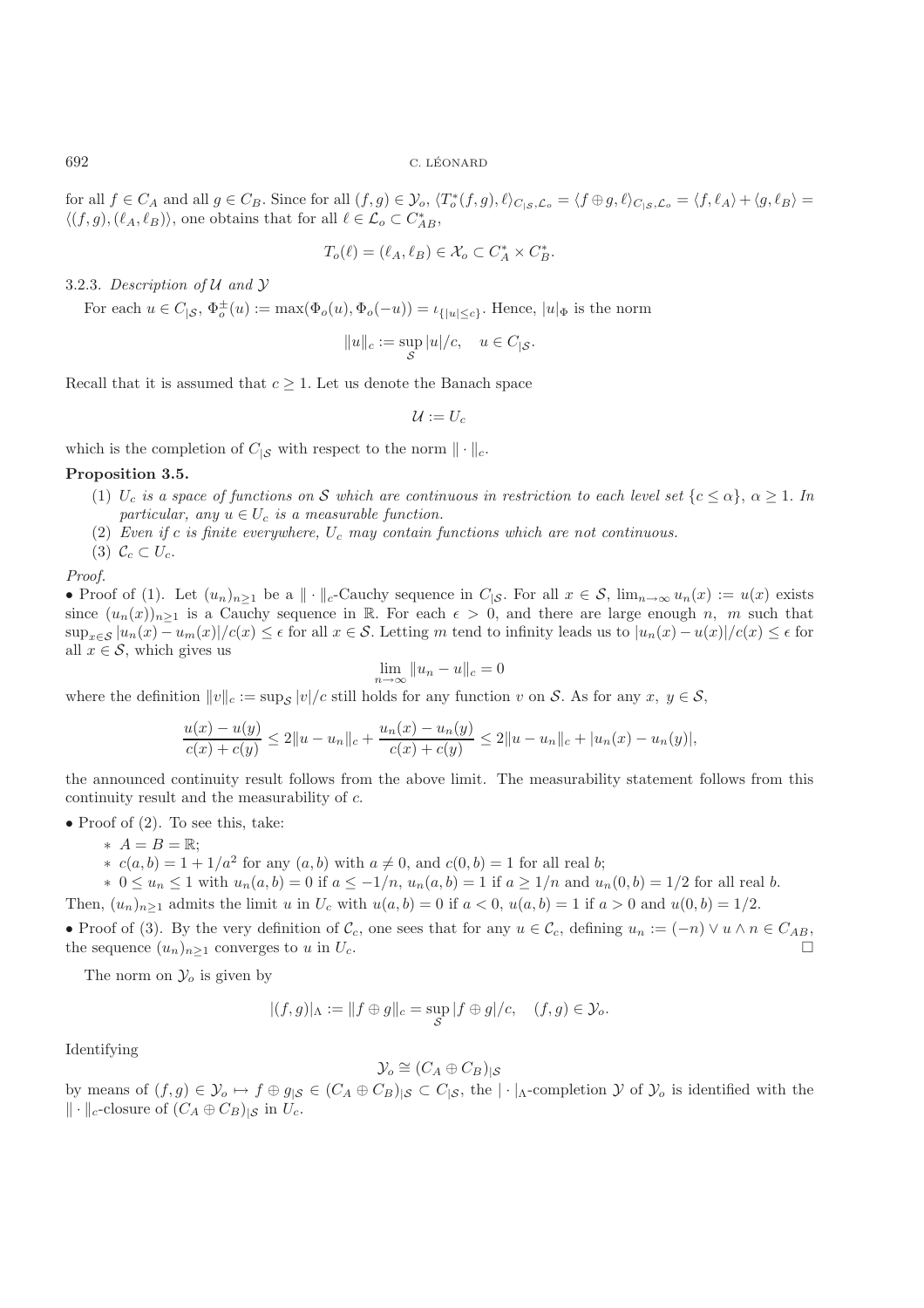3.2.4. *Description of* L, X, Λ *and* Λ<sup>∗</sup>

The topological dual space of  $U_c$ 

$$
\mathcal{L}:=U'_c
$$

is equipped with the dual norm

$$
\|\ell\|_c^* = \sup\{\langle u, \ell \rangle; \ u \in U_c, \ \|u\|_c \le 1\}, \quad \ell \in U'_c.
$$

The function  $\Lambda$  is given by

$$
\Lambda(f,g) = \iota_{\{f \oplus g \le c\}}, \quad f \oplus g \in (C_A \oplus C_B)_{|S}
$$

and the corresponding norm is

$$
|(f,g)|_{\Lambda} = ||f \oplus g||_{c}, \quad f \oplus g \in (C_A \oplus C_B)|_{\mathcal{S}}.
$$

The topological dual space of  $\mathcal Y$  is

$$
\mathcal{X} = \{(k_1, k_2) \in \mathcal{X}_o; \ |(k_1, k_2)|_{\Lambda}^* < \infty\}
$$

with

$$
|(k_1, k_2)|^*_{\Lambda} = \sup \{ \langle f, k_1 \rangle + \langle g, k_2 \rangle; (f, g) \in \mathcal{Y}_o, ||f \oplus g||_c \le 1 \}
$$
  
=  $\inf \{ ||\ell||^*_{c}; \ell \in U'_c : \ell_A = k_1, \ell_B = k_2 \}$ 

where this last equality is a direct consequence of the dual equality [\(2.2\)](#page-6-0). Hence,  $k = (k_1, k_2) \in C_A^* \times C_E^*$ <br>belongs to X if and only if there exists some  $\ell(k) \in C$  such that  $\ell(k) + \ell q (k_2) = \ell f \oplus q (\ell(k))$  for all  $(\ell, q) \in \$ belongs to X if and only if there exists some  $\ell(k) \in \mathcal{L}$  such that  $\langle f, k_1 \rangle + \langle g, k_2 \rangle = \langle f \oplus g, \ell(k) \rangle$  for all  $(f, g) \in \mathcal{Y}_o$ and  $\lim_{n\to\infty} \langle u_n, \ell(k) \rangle = 0$  for any sequence  $(u_n)_{n\geq 1}$  in  $C_{AB}$  such that  $\lim_{n\to\infty} ||u_n||_c = 0$ .

The function  $\Lambda^*$  is given by

$$
\Lambda^*(k_1,k_2)=\sup\{\langle f,k_1\rangle+\langle g,k_2\rangle; (f,g)\in\mathcal{Y}_o, f\oplus g\leq c\}, k=(k_1,k_2)\in\mathcal{X}.
$$

3.2.5. *Description of*  $\mathcal{X}^*$  *and*  $T^*$ 

Seeing X as a subspace of  $C_A^* \times C_B^*$ ,  $\mathcal{X}^*$  is a subspace of  $(C_A^* \times C_B^*)^*$ . By the axiom of choice, there exists a subspace  $\mathcal{Z}$  of  $C^* \times C^*$  in direct sum with  $\mathcal{Y} \cdot C^* \times C^* = \mathcal{Y} \cap \mathcal{Z}$ . To any  $\omega \in$ subspace Z of  $C_A^* \times C_B^*$  in direct sum with  $\mathcal{X} : C_A^* \times C_B^* = \mathcal{X} \oplus \mathcal{Z}$ . To any  $\omega \in \mathcal{X}^*$ , one associates its extension  $\bar{\omega}$  to  $C_A^* \times C_B^*$  characterized by  $\bar{\omega}|z| = 0$  and  $\bar{\omega}|x| = \omega$ . This permits u and  $\omega_B$  and their tensor sum  $\omega_A \oplus \omega_B \in U_c'^*$  as follows. For all  $(k_1, k_2) \in \mathcal{X}$ ,

$$
\langle \omega, (k_1, k_2) \rangle_{\mathcal{X}^*, \mathcal{X}} = \langle \bar{\omega}, (k_1, k_2) \rangle_{(C_A^* \times C_B^*)^*, C_A^* \times C_B^*}
$$
  
\n
$$
= \langle \bar{\omega}, (k_1, 0) + (0, k_2) \rangle_{(C_A^* \times C_B^*)^*, C_A^* \times C_B^*}
$$
  
\n
$$
:= \langle \omega_A, k_1 \rangle_{C_A^*, C_A^*} + \langle \omega_B, k_2 \rangle_{C_B^*^*, C_B^*}
$$
  
\n
$$
:= \langle \omega_A \oplus \omega_B, \ell(k) \rangle_{U_c'^*, U_c'}.
$$

For any  $\omega \in \mathcal{X}^*$  and  $\ell \in U_c', \langle T^*\omega, \ell \rangle_{U_c'^*, U_c'} = \langle \omega, (\ell_A, \ell_B) \rangle_{\mathcal{X}^*, \mathcal{X}} := \langle \omega_A \oplus \omega_B, \ell \rangle_{U_c'^*, U_c'}$  which means that

$$
T^*\omega = \omega_A \oplus \omega_B \in U_c'^*, \quad \omega \in \mathcal{X}^*.
$$
\n(3.4)

## 3.3. **The connection with (MK)**

<span id="page-11-0"></span>The connection with the Monge-Kantorovich problem is given at Proposition [3.7](#page-3-1) below. The modified primal problem is

<span id="page-11-1"></span>minimize 
$$
\Phi^*(\ell)
$$
 subject to  $\ell_A = \mu$  and  $\ell_B = \nu$ ,  $\ell \in U'_c$  (P<sub>1</sub>)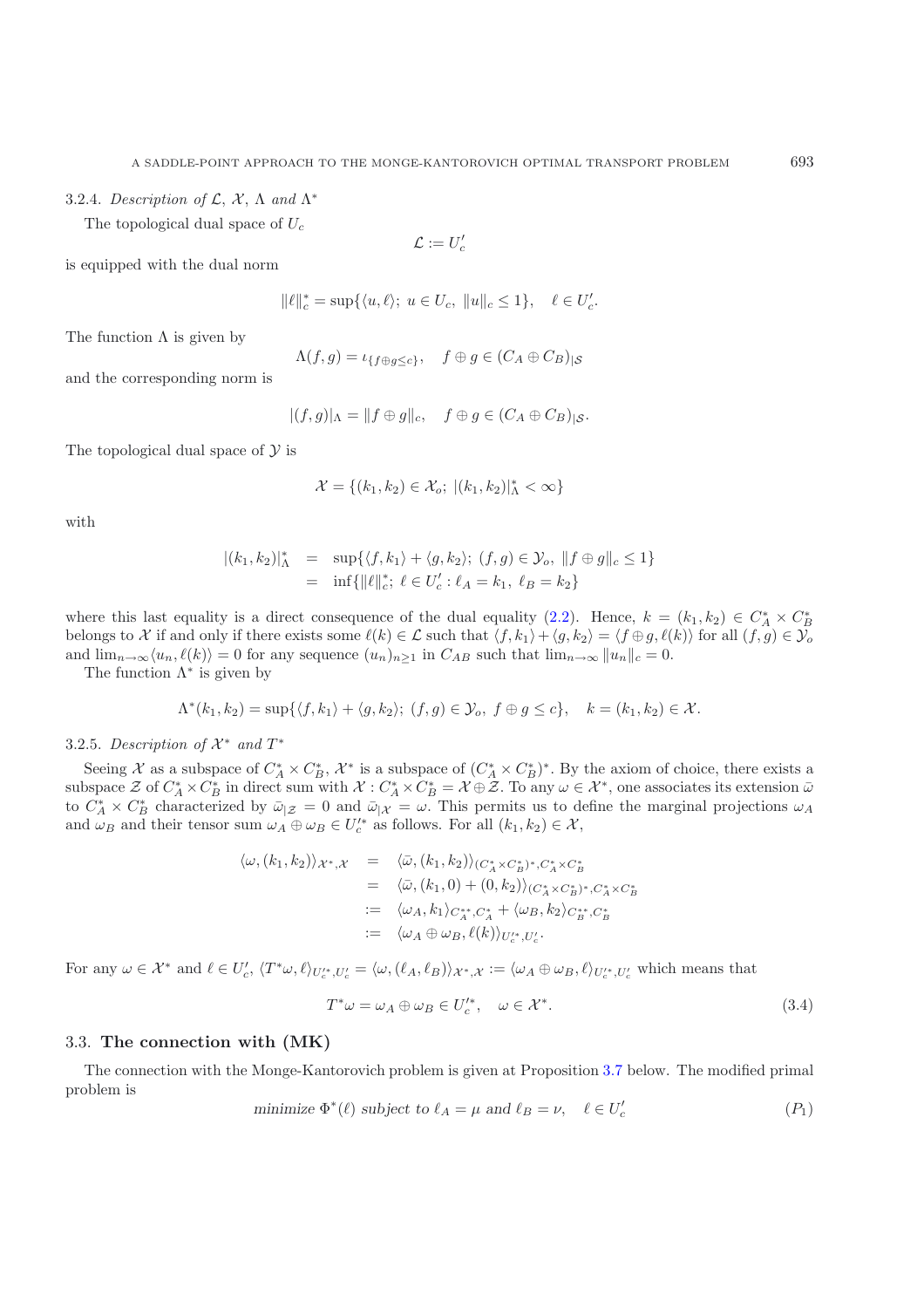where

$$
\Phi^*(\ell) = \sup \{ \langle u, \ell \rangle; \ u \in U_c, \ u \le c \}, \quad \ell \in U'_c.
$$

#### **Definition 3.6.**

- (a) One says that  $\ell \in U'_{c}$  acts as a probability measure if there exists  $\tilde{\ell} \in \mathcal{P}_{AB}$  such that supp  $\tilde{\ell} \subset c \, \mathcal{S}$  and  $\tilde{\ell}$  and  $\tilde{\ell} \in \mathcal{P}_{AB}$  and  $\tilde{\ell} \in \mathcal{P}_{AB}$  and  $\tilde{\ell} \in \mathcal{S}_{AB}$ for all  $u \in C_{AB}$ ,  $\langle u_{\vert S}, \ell \rangle = \int_{S} u \, d\tilde{\ell}$ . In this case, we write:  $\ell \in \mathcal{P}_{S}$ .
- (b) One says that  $\ell \in U_c'$  stands in  $\mathcal{P}_c$  if there exists  $\tilde{\ell} \in \mathcal{P}_c$  such that supp  $\tilde{\ell} \subset c l \mathcal{S}$  and for all  $u \in U_c$ ,  $\langle u_{\vert S}, \ell \rangle = \int_{S} u \, d\tilde{\ell}$ . In this case, we write:  $\ell \in \mathcal{P}_c$ .

Of course, if there exists  $\ell$  satisfying (a), it belongs to  $\mathcal{P}_c$  and is unique since any probability measure on a metric space is determined by its values on the continuous bounded functions. This explains why the notation  $\ell \in \mathcal{P}_c$  in (b) is not misleading.

Note also that any probability measure  $\tilde{\ell} \in \mathcal{P}_c$  has a support included in cl S. Since  $A \times B$  is a metric space, for any  $\ell \in \mathcal{P}_c$  acting as a measure, supp  $\ell$  in the sense of Definition [3.2](#page-1-0) matches with the usual support of the measure  $\ell$ .

**Proposition 3.7.** *For all*  $\ell \in U_c'$ ,

- (a)  $\Phi^*(\ell) < \infty \Rightarrow \ell > 0$ ;
- (b)  $\Phi^*(\ell) < \infty \Rightarrow \operatorname{supp} \ell \subset \mathrm{cl} \, \mathcal{S};$
- (c)  $[\ell \geq 0, \text{ supp } \ell \subset \text{cl} \mathcal{S}, \ell_A = \mu \text{ and } \ell_B = \nu] \Rightarrow \ell \in \mathcal{P}_{\mathcal{S}}; \text{ and }$
- (d) for all  $\ell \in \mathcal{P}_{\mathcal{S}}$ ,  $\Phi^*(\ell) = \int_{\mathcal{S}} c \, d\ell \in [0, \infty]$ .

*It follows that* dom  $\Phi^* \subset \mathcal{P}_c$  *and the problems* [\(MK\)](#page-0-0) *and* ( $P_1$ ) *share the same values and the same minimizers.* 

*Proof.* Clearly, the last statement follows from the first part of the proposition.

• Proof of (a). Suppose that  $\ell \in U_c'$  is not in the nonnegative cone. This means that there exists  $u_o \in U_c$  such that  $u_o \geq 0$  and  $\ell u_o \leq 0$  Singa  $u_o$  satisfies  $\lambda u_o \leq 0 \leq c$  for all  $\lambda \leq 0$  we have  $\Phi^*(\ell) \geq \sup$ that  $u_0 \geq 0$  and  $\langle u_0, \ell \rangle < 0$ . Since  $u_0$  satisfies  $\lambda u_0 \leq 0 \leq c$  for all  $\lambda < 0$ , we have  $\Phi^*(\ell) \geq \sup_{\lambda < 0} \langle \lambda u_0, \ell \rangle = +\infty$ . Hence,  $\Phi^*(\ell) < \infty$  implies that  $\ell \geq 0$  and one can restrict our attention to the nonnegative  $\ell$ 's.

• Proof of (b). Suppose *ad absurdum* that supp  $\ell \not\subset \text{cl } S$ . Then, there exists a nonnegative function  $u_o \in C_{AB}$ such that  $\{u_0 > 0\} \cap S = \emptyset$  and  $\langle u_0, \ell \rangle > 0$ . As  $\lambda u_0 \leq c_{|\mathcal{A} \times \mathcal{B} \setminus \mathcal{S}} \equiv \infty$  for all  $\lambda > 0$ ,  $\Phi^*(\ell) \geq \sup_{\lambda > 0} \langle \lambda u_0, \ell \rangle = +\infty$ .

• Proof of (c). Let us take  $\ell \geq 0$  such that  $\text{supp}\ell \subset \text{cl}\mathcal{S}$ ,  $\ell_A = \mu$  and  $\ell_B = \nu$ . It is clear that  $\langle 1, \ell \rangle = 1$ . It remains to check that for any  $\ell \in U'_c$ 

$$
[\ell \ge 0, \text{ supp } \ell \subset \text{cl } \mathcal{S}, \ \ell_A = \mu \text{ and } \ell_B = \nu] \Rightarrow \ell \text{ is } \sigma\text{-additive},\tag{3.5}
$$

rather than only additive. Since  $A \times B$  is a metric space, one can apply an extension of the construction of Daniell's integrals ([\[13\]](#page-22-14), Prop. II.7.2) to see that  $\ell$  acts as a measure if and only if for any decreasing sequence  $(u_n)$  of continuous functions such that  $0 \le u_n \le 1$  for all n and  $\lim_{n\to\infty} u_n = 0$  pointwise, we have  $\lim_{n\to\infty} \langle u_n, \ell \rangle = 0$ . This insures the  $\sigma$ -additivity of  $\ell$ .

Unfortunately, this pointwise convergence of  $(u_n)$  is weaker than the uniform convergence with respect to which any  $\ell \in U_c'$  is continuous. Except if  $A \times B$  is compact, since in this special case, any decreasing sequence<br>of continuous functions which converges pointwise to zero also converges uniformly on the compact space o of continuous functions which converges pointwise to zero also converges uniformly on the compact space  $\text{cl } \mathcal{S}$ .

So far, we have only used the fact that  $A \times B$  is a metric space. We now rely on the Polishness of A and B to get rid of this compactness restriction. It is known that any probability measure  $P$  on a Polish space  $X$  is tight (*i.e.* a Radon measure): for all  $\epsilon > 0$ , there exists a compact set  $K_{\epsilon} \subset X$  such that  $P(X \setminus K_{\epsilon}) \leq \epsilon$  ([\[13\]](#page-22-14), Prop. II.7.3). As in addition a Polish space is completely regular, there exists a continuous function  $f_{\epsilon}$  with a compact support such that  $0 \le f_{\epsilon} \le 1$  and  $\int_X (1 - f_{\epsilon}) dP \le \epsilon$ . This is true in particular for the probability<br>measures  $u \in \mathcal{D}_A$  and  $u \in \mathcal{D}_B$  which specify the constraint in (MK). Hence, there exist  $f \in \mathcal{C}_$ measures  $\mu \in \mathcal{P}_A$  and  $\nu \in \mathcal{P}_B$  which specify the constraint in [\(MK\)](#page-0-0). Hence, there exist  $f_{\epsilon} \in C_A$  and  $g_{\epsilon} \in C_B$ with compact supports such that  $0 \leq f_{\epsilon}, g_{\epsilon} \leq 1$  and  $0 \leq f_{A}(1 - f_{\epsilon}) d\mu, f_{B}(1 - g_{\epsilon}) d\nu \leq \epsilon$ . It follows with the elementary fact:  $0 \leq 1 - \epsilon t \leq 2 - \epsilon - t$  for all  $0 \leq \epsilon t \leq 1$  that any nonnegative  $\ell \in U'$  with  $\ell$ elementary fact:  $0 \leq 1 - st \leq 2 - s - t$  for all  $0 \leq s, t \leq 1$ , that any nonnegative  $\ell \in U_c'$  with  $\ell_A = \mu$  and  $\ell_B = \nu$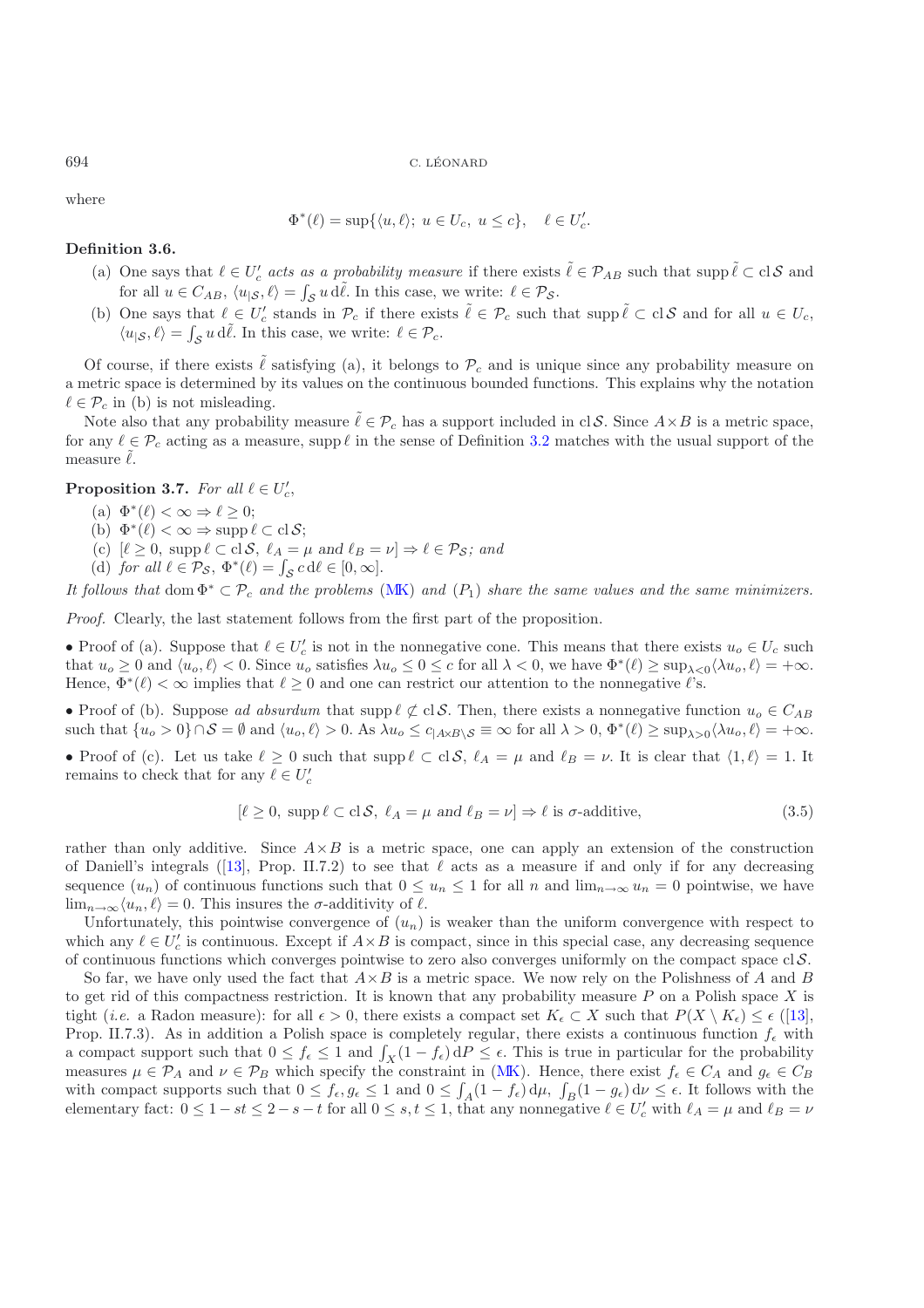satisfies  $0 \le \langle (1 - f_{\epsilon} \otimes g_{\epsilon}), \ell \rangle \le 2\epsilon$ . With the following easy estimate  $0 \le \langle u_n, \ell \rangle \le 2\epsilon + \langle u_n(f_{\epsilon} \otimes g_{\epsilon}), \ell \rangle$  and the compactness of the support of  $f_\epsilon \otimes g_\epsilon$ , one concludes that  $\lim_{n\to\infty} \langle u_n, \ell \rangle = 0$  which proves [\(3.5\)](#page-11-0).

• Proof of (d). Let us take  $\ell \in \mathcal{P}_{\mathcal{S}}$ . As c is bounded below and lower semicontinuous, there exists a sequence  $(c_n)_{n>1}$  in  $C_{AB}$  such that  $0 \leq c_n \leq c$  converges pointwise and increasingly to c. Therefore,

$$
\int_{\mathcal{S}} c \, d\ell \stackrel{(a)}{=} \lim_{n \to \infty} \int_{\mathcal{S}} c_n \, d\ell \stackrel{(b)}{=} \lim_{n \to \infty} \langle c_n, \ell \rangle \le \Phi^*(\ell)
$$
\n(3.6)

<span id="page-13-0"></span>where equality (a) holds by monotone convergence and equality (b) holds since  $c_n$  belongs to  $C_{AB}$ .

Let us show the converse inequality:  $\Phi^*(\ell) \leq \int_{\mathcal{S}} c \, d\ell$ . Let us first assume that  $\ell \in \text{dom } \Phi^*$ . It is proved at Lemma [3.8](#page-4-0) below that for any  $u \ge 0$  in  $U_c$ ,  $\langle u, \ell \rangle = \int_{\mathcal{S}} u \, d\ell$ . It follows that  $\Phi^*(\ell) = \sup\{\langle u, \ell \rangle; u \in U_c, \ell \mid \ell \in \mathbb{N}\}$  $u \leq c$   $\leq \int_{\mathcal{S}} c \, d\ell$ .

If  $\Phi^*(\ell) = \infty$ , there exists a sequence  $(u_n)_{n \geq 1}$  in  $C_{AB}$  such that  $0 \leq u_n \leq c$  and  $\sup_n \int_{\mathcal{S}} u_n d\ell = \infty$ . Therefore,  $\int c d\ell \ge \sup_n \int u_n d\ell = \infty$ .  $\int u_n \, d\ell = \infty.$ 

**Lemma 3.8.** For any  $u \ge 0$  in  $U_c$  and any  $\ell \in \mathcal{P}_{\mathcal{S}} \cap U_c'$  such that  $\Phi^*(\ell) < \infty$ , we have  $\langle u, \ell \rangle = \int_{\mathcal{S}} u \, d\ell$ .

*Proof.* There exists a sequence  $(u_n)_{n\geq 1}$  in  $C_{AB}$  such that  $\lim_{n\to\infty} u_n = u$  in  $U_c$ . As  $\ell$  belongs to  $U_c'$ ,

<span id="page-13-1"></span>
$$
\lim_{n \to \infty} \int_{\mathcal{S}} u_n \, d\ell = \lim_{n \to \infty} \langle u_n, \ell \rangle = \langle u, \ell \rangle.
$$
 (3.7)

On the other hand,  $|u_n - u| \le ||u_n - u||_c$ c implies that  $|u_n| \le ||u||_c + ||u_n - u||_c$ . Hence, for some large enough  $n_o$ ,

$$
|u_n| \le (1 + ||u||_c)c, \quad \forall n \ge n_o.
$$

Together with [\(3.6\)](#page-13-0), the assumption that  $\Phi^*(\ell) < \infty$  and the dominated convergence theorem, this entails  $\lim_{n\to\infty} \int_{\mathcal{S}} u_n \, d\ell = \int_{\mathcal{S}} u \, d\ell$ . This and [\(3.7\)](#page-13-1) lead us to  $\langle u, \ell \rangle = \int_{\mathcal{S}} u \, d\ell$  which is the desired result.

## 4. An abstract characterization of optimality

The abstract characterization of optimality is stated in Theorem [4.2.](#page-1-0) It will allow us to obtain as corollaries, an explicit sufficient condition in Theorem [1.8](#page-4-0) and an explicit necessary condition in Theorem [1.9.](#page-4-1) To prove it, one has to compute the extension  $\overline{\Phi}$ . As it is the greatest convex  $\sigma(U_c^*, U_c')$ -lower semicontinuous extension of  $\Phi = \mu_0$  and  $\Gamma = \{u \in \mathcal{U} : u \leq c\}$  is a convex subset of  $\mathcal{U}$ , we have  $\Phi = \iota_{\Gamma}$  and  $\Gamma = \{u \in \mathcal{U}_o; u \leq c\}$  is a convex subset of  $\mathcal{U}_o$ , we have

$$
\overline{\Phi}(\xi) = \iota_{\overline{\Gamma}}(\xi), \quad \xi \in U_c'^* \tag{4.1}
$$

where  $\overline{\Gamma}$  is the  $\sigma(U_c^{\prime*}, U_c^{\prime})$ -closure of  $\Gamma$ . By [\(3.4\)](#page-11-1), this gives

$$
\overline{\Lambda}(\omega) = \iota_{\overline{\Gamma}}(\omega_A \oplus \omega_B), \quad \omega \in \mathcal{X}^*
$$

<span id="page-13-2"></span>and the extended problem  $(D^{\tilde{}})$  is

maximize 
$$
\langle \omega_A, \mu \rangle + \langle \omega_B, \nu \rangle
$$
,  $\omega \in \mathcal{X}^*$  such that  $\omega_A \oplus \omega_B \in \overline{\Gamma}$ .  $(\overline{K})$ 

Note that for this dual problem to be meaningful, it is necessary that  $(\mu, \nu) \in \mathcal{X}$ . This is realized if  $(\mu, \nu) \in$ dom  $\Lambda^*$  or equivalently if inf  $(MK) < \infty$  $(MK) < \infty$ .

Applying the first part of Theorem [2.2,](#page-1-0) taking into account the dual equality [\(3.2\)](#page-8-0) and Proposition [3.7](#page-3-1) gives the following: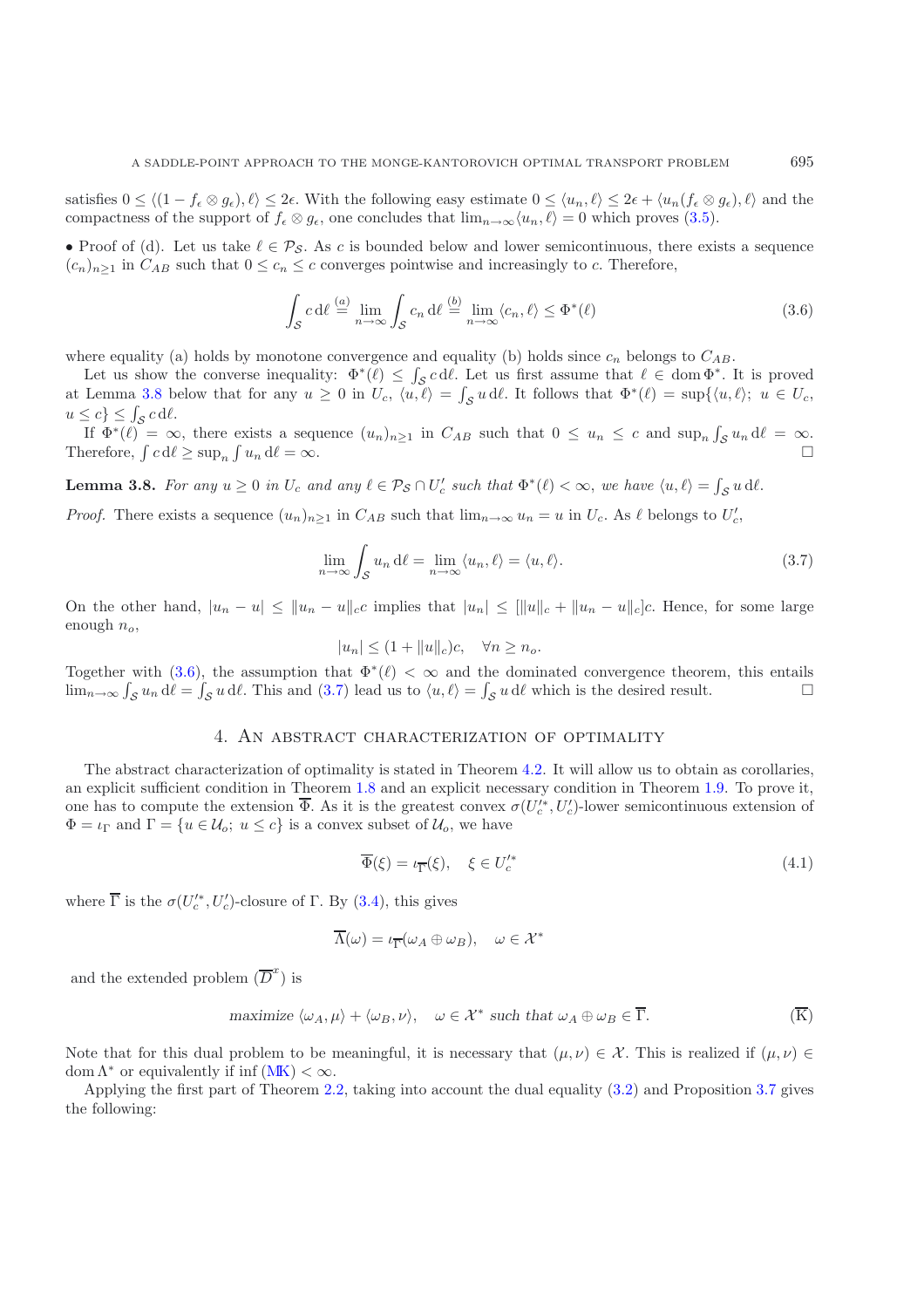**Lemma 4.1.** *Any*  $(\pi, \omega) \in \mathcal{P}_{AB} \times \mathcal{X}^*$  *is a solution to* (MK,  $\overline{K}$ ) *if and only if* 

$$
\begin{cases}\n(a) & \pi \in P(\mu, \nu, c);\n\\
(b) & \pi \in \partial_{U_c'} \overline{\Phi}(\eta) \text{ where }\\
(c) & \eta = T^*\omega.\n\end{cases}
$$
\n(4.2)

As  $\Phi^*$  and  $\overline{\Phi}$  are mutually convex conjugates, [\(4.2\)](#page-13-2)-(b) is equivalent to

<span id="page-14-0"></span>
$$
\eta \in \partial_{U_c^*} \Phi^*(\pi) \tag{4.3}
$$

and also equivalent to Fenchel's identity

<span id="page-14-1"></span>
$$
\Phi^*(\pi) + \overline{\Phi}(\eta) = \langle \eta, \pi \rangle \tag{4.4}
$$

and by Proposition [3.7](#page-3-1) this is also equivalent to

$$
\begin{cases} \overline{\Phi}(\eta) = 0 \\ \langle \eta, \pi \rangle = \int_{A \times B} c \mathrm{d}\pi. \end{cases}
$$

Therefore, with Theorem [2.2](#page-1-0) one obtains:

## **Theorem 4.2.**

(1) *Any*  $(\pi, \omega) \in P(\mu, \nu, c) \times \mathcal{X}^*$  *is a solution to*  $(MK,\overline{K})$  *if and only if* 

<span id="page-14-3"></span><span id="page-14-2"></span>
$$
\begin{cases}\n(a) & \omega_A \oplus \omega_B \in \overline{\Gamma} \\
(b) & \langle \omega, (\mu, \nu) \rangle = \int_{A \times B} c \mathrm{d}\pi.\n\end{cases}
$$
\n(4.5)

(2) *Suppose in addition that*

$$
(\mu, \nu) \in \text{dom}\partial\Lambda^*.\tag{4.6}
$$

*Then,*  $(MK,\overline{K})$  *admits a solution in*  $P(\mu,\nu,c) \times \mathcal{X}^*$ .

(3) *Writing*  $\eta = \omega_A \oplus \omega_B$ , [\(4.2\)](#page-13-2)-(b), [\(4.3\)](#page-14-0), [\(4.4\)](#page-14-1) *and* [\(4.5\)](#page-14-2) *are equivalent statements.* 

One was allowed to apply the second part of Theorem [2.2](#page-1-0) under the constraint qualification  $(2.4)=(4.6)$  $(2.4)=(4.6)$  $(2.4)=(4.6)$ . Let us give some details about this abstract requirement.

**Remark 4.3.** Note that if  $A \times B$  is an uncountable set,  $(\mu, \nu) \notin \text{icordom } \Lambda^*$  for all  $\mu \in \mathcal{P}_A$ ,  $\nu \in \mathcal{P}_B$ . Indeed, for all  $\pi \in P(\mu, \nu, c)$  one can find  $(a_o, b_o)$  such that with  $\delta_{(a_o, b_o)}$  the Dirac measure at  $(a_o, b_o)$ ,  $\ell_t := t \delta_{(a_o, b_o)} + (1-t) \pi \ngeq 0$ <br>for all  $t < 0$ , so that  $\Phi_1^*(\ell_t) = +\infty$  (Prop. [3.7-](#page-3-1)(a)). This shows that  $[\ell_0, \ell_1] = [\pi, \delta_{($  $\ell_t \notin \text{dom } \Phi_1^*$  for all  $t < 0$ . Hence,  $(\mu, \nu) \notin \text{icordom } \Lambda^*$  and one has to consider the assumption  $(4.6)$  on  $(\mu, \nu)$ rather than  $(\mu, \nu) \in \text{icordom } \Lambda^*$ .

**Remarks 4.4** (some remarks about  $\Phi^*(\ell)$ ,  $\Phi^*(\ell)$ ),  $\Lambda^*(k)$  and  $\Lambda^*(|k|)$ ). Remark [4.3](#page-1-3) shows that icordom  $\Lambda^*$  is empty in general. The following remarks are motivated by the problem of circumventing this restrictive property which stops us from applying Theorem [4.2](#page-1-0) with an easy sufficient condition for  $(4.6)$ .

- (a) As  $U'_c$  is a Riesz space (it is the topological dual space of the Riesz space  $C_{|S}$ ), any  $\ell$  in  $U'_c$  admits an absolute value  $|\ell| = \ell_+ + \ell_-$  and one can consider the convex and real-valued function  $\Phi^*(|\ell|)$  $\Phi^*(\ell_+) + \Phi^*(\ell_-)$  on  $U_c'$ .<br>Bather than the position
- (b) Rather than the positively homogeneous sublinear function Λ<sup>∗</sup>(k) one could think of a *real-valued* positively homogeneous function of the type  $\Lambda^*(|k|)$ , since its icordom is nonempty. But, unlike  $U_c'$ ,  $\mathcal X$ is not a Riesz space and  $\Lambda^*(|k|)$  is meaningless.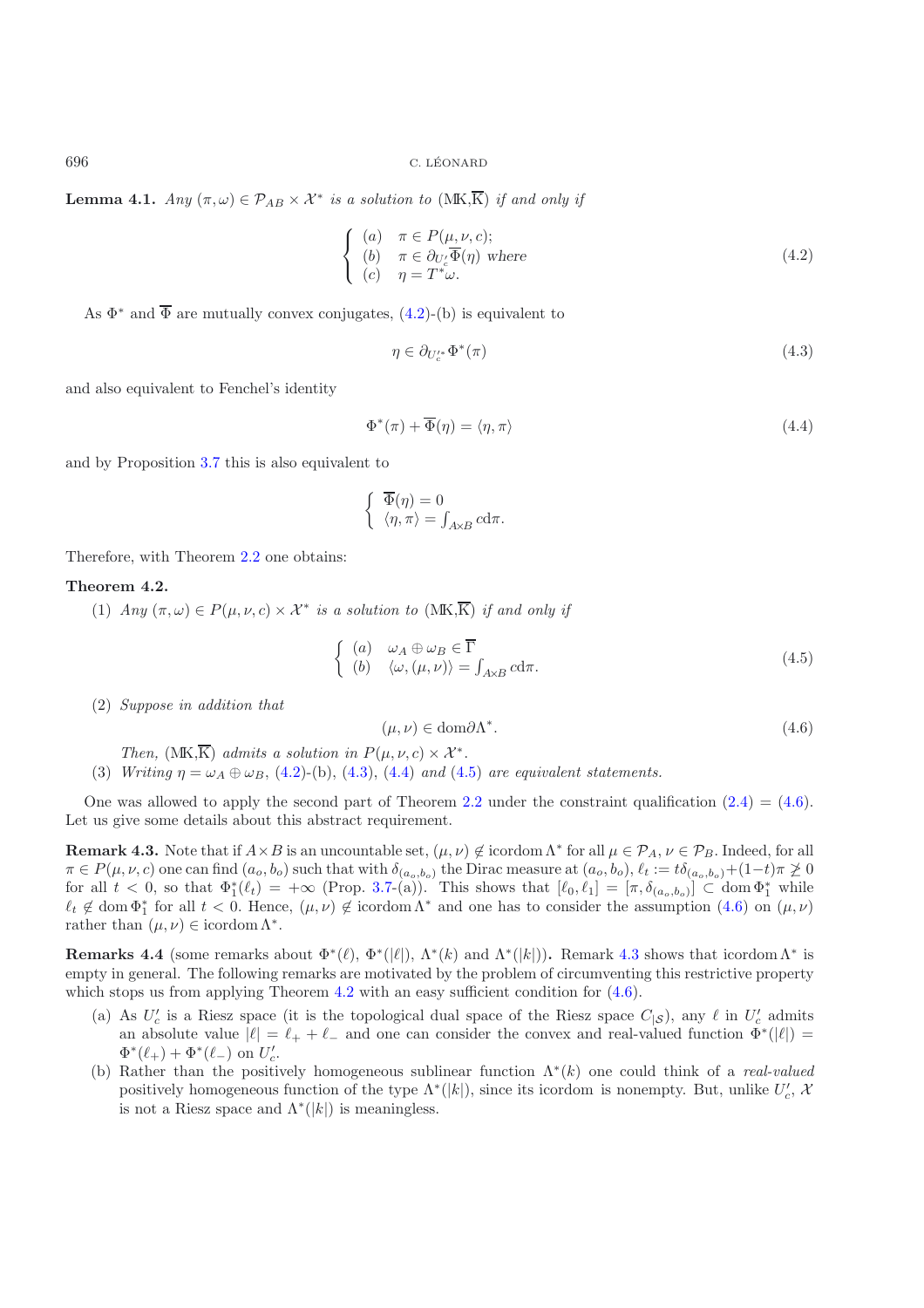(c) The dual equality is  $\Lambda^*(k) = \inf{\Phi^*(\ell)}$ ;  $\ell \in U'_c$ ,  $T_o \ell = k$  and unlike  $\Phi^*$ , the effective domain of  $\Phi^*(\ell)$  is the whole space. It is natural to think of the function  $I(k) := \inf_{\ell} \Phi^*(\ell)$ .  $\ell \in U'$ ,  $T \ell = k$  $\Phi^*(|\ell|)$  is the whole space. It is natural to think of the function  $J(k) := \inf \{ \Phi^*(|\ell|); \ \ell \in U'_c, T_o \ell = k \}$ <br>instead of  $\Lambda^*$ . The corresponding dual equality is  $I = \ell^*$ , where  $\Upsilon = f(\ell', a') \in (C \cup \mathbb{C}C)$ ,  $\vdots \vdots \vdots$ instead of  $\Lambda^*$ . The corresponding dual equality is  $J = \iota_{\Gamma_o}^*$  where  $\Upsilon_o := \{ (f', g') \in (C_A \oplus C_B)_{|S|}; -c \leq f' \oplus g' \leq c_1 \}$  is not the latter that  $J$  $f' \oplus g' \leq c$ . It follows that J is a positively homogeneous sublinear function. But it is not true that J and  $\Lambda^*$  match on dom  $\Lambda^*$ . We have  $J \leq \Lambda^*$  and this inequality can be strict. To see this, let us consider the following example. Take  $A = \{a, \alpha\}, B = \{b, \beta\}, c(a, b) = c(a, \beta) = c(\alpha, b) = 0$  and  $c(\alpha, \beta) = 1$ . Clearly  $\Lambda^*(\delta_\alpha, \delta_\beta) = c(\alpha, \beta) = 1$  while  $J(\delta_\alpha, \delta_\beta) = \Phi^*(|\delta_{(a,\beta)} + \delta_{(\alpha,b)} - \delta_{(a,b)}|) = 0.$ 

<span id="page-15-0"></span>Theorem [4.2](#page-1-0) is the core of the extended saddle-point method applied to the Monge-Kantorovich problem. To prove a practical optimality criterion one still has to translate these abstract properties.

## 5. A sufficient condition of optimality

The aim of this section is to prove Theorem [1.8.](#page-4-0)

#### 5.1. **Any finite strongly** c**-cyclically monotone plan is optimal**

Next lemma gives a characterization of the closed convex hull cl cv  $A$  of a set  $A$  in terms of its support functional  $\iota_A^*$ .

**Lemma 5.1.** *Let* X *and* Y *be two topological vector spaces in duality. For any subset* A *of* X, *one has*

$$
x \in \operatorname{cl}\operatorname{cv}(A) \Leftrightarrow \langle x, y \rangle \le \iota_A^*(y), \ \forall y \in Y
$$

where  $\iota_A^*(y) = \sup_{z \in A} \langle z, y \rangle, y \in Y$ .

*Proof.* The biconjugate  $\iota_A^*$  of the indicator function  $\iota_A$  is its closed convex envelope which is also the indicator function  $\iota_A$  of clay A. Therefore function  $\iota_{\text{cl cv A}}$  of cl cv A. Therefore,

$$
x \in cl \operatorname{cv}(A) \quad \Leftrightarrow \quad \iota_A^{**}(x) = 0
$$
  

$$
\Leftrightarrow \quad \iota_A^{**}(x) \le 0
$$
  

$$
\Leftrightarrow \quad \langle x, y \rangle \le \iota_A^*(y), \ \forall y \in Y
$$

where the second equivalence follows from  $\iota_A^{**}(x) = \sup_y \langle x, y \rangle - \iota_A^*(y) \ge \langle x, 0 \rangle - \iota_A^*(0) = 0$ , for all  $x \in X$ .  $\Box$  $\Box$ 

**Proposition 5.2.** *Any finite strongly* c*-cyclically monotone plan is optimal.*

This result is a restatement of [\[17\]](#page-22-9), Theorem 2, see Theorem [1.6-](#page-3-0)(b).

*Proof.* This is a corollary of the first (easy) part of Theorem [4.2.](#page-1-0)

Let  $\pi$  be a finite strongly c-cyclically monotone plan: There exist two measurable  $[-\infty, \infty)$ -valued functions f and g such that  $f \oplus g$  satisfies [\(1.2\)](#page-1-4):

$$
\begin{cases}\nf \oplus g \leq c & \text{everywhere} \\
f \oplus g = c & \pi\text{-almost everywhere.}\n\end{cases}
$$

Let us first check that  $(\mu, \nu)$  belongs to X. Indeed,  $|(\mu, \nu)|_A^* = \inf \{ ||\ell||_c^* : \ell \in U_c', \ell_A = \mu, \ell_B = \nu \} \le ||\pi||_c^* \le$  $\int c d\pi < \infty$ . Let  $E_o$  be the vector subspace of X spanned by  $(\mu, \nu)$  and by means of Lemma [1.3,](#page-1-3) define the linear form on  $E_o$ 

$$
\langle \omega_o, t(\mu, \nu) \rangle := t \int f \oplus g \, d(\mu, \nu, c), \quad t \in \mathbb{R}.
$$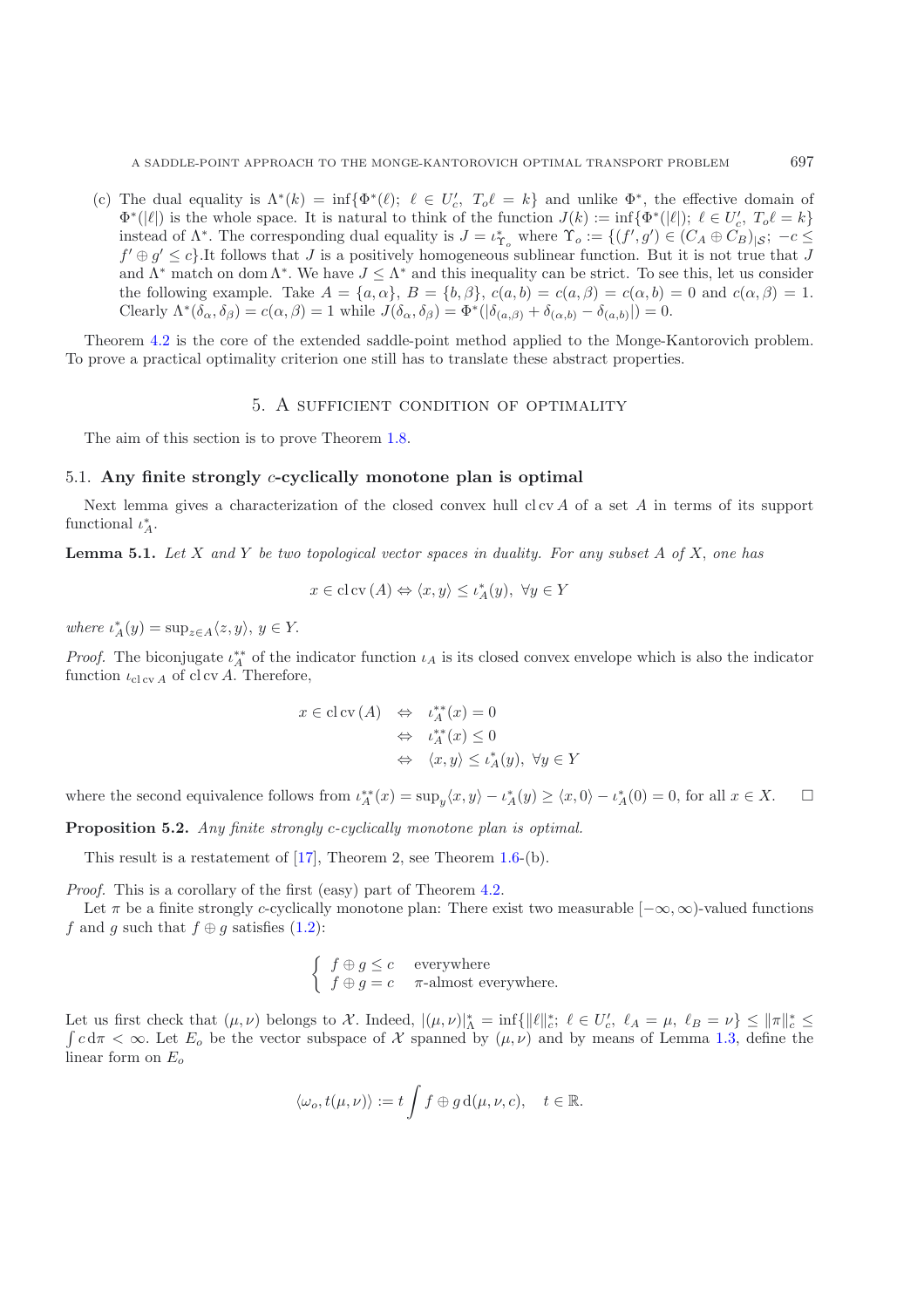As  $f \oplus g = c$ ,  $\pi$ -almost everywhere and  $\pi \in P(\mu, \nu, c)$ , we have

<span id="page-16-0"></span>
$$
\langle \omega_o, (\mu, \nu) \rangle = \int c \, \mathrm{d}\pi. \tag{5.1}
$$

On the other hand, thanks to [\(2.2\)](#page-6-0) and Theorem [3.1-](#page-1-2)(1),  $\Lambda^*(\mu,\nu) = \sup(\overline{K}) \ge \int f \oplus g \, d(\mu,\nu,c) = \langle \omega_o, (\mu,\nu) \rangle$ . It follows that

$$
\langle \omega_o, k \rangle \leq \Lambda^*(k), \quad \forall k \in E_o.
$$

Denoting

$$
\Upsilon := \{ (f', g') \in (C_A \oplus C_B)_{|S}; f' \oplus g' \le c \},\
$$

one has  $\Lambda^*(k) = \iota^*_\Upsilon(k)$ ,  $k \in \mathcal{X}$ . In particular, it is a  $[0, \infty]$ -valued positively homogeneous convex function on X. By the analytic form of the Hahn-Banach theorem (see Rem. [5.3](#page-1-3) below), there exists an extension  $\omega$  of  $\omega_o$  to X which satisfies

$$
\langle \omega, k \rangle \leq \iota_{\Upsilon}^*(k), \ \forall k \in \mathcal{X}.
$$

By Lemma [5.1,](#page-1-2) this means that  $\omega$  belongs to the  $\sigma(\mathcal{X}^*, \mathcal{X})$ -closure  $\overline{\Upsilon}$  of  $\Upsilon$ . It is clear that  $T^* \Upsilon \subset \Gamma$  and one<br>see that  $T^* \overline{\Upsilon} \subset \overline{\Gamma}$  because of the  $\sigma(\mathcal{Y}^*, \mathcal{Y}) \sigma(\mathcal{C}^*, \mathcal{C})$  contin sees that  $T^*\overline{\Upsilon} \subset \overline{\Gamma}$  because of the  $\sigma(\mathcal{X}^*, \mathcal{X})$ - $\sigma(\mathcal{L}^*, \mathcal{L})$ -continuity of  $T^* : \mathcal{X}^* \to \mathcal{L}^*$ , see [\[12](#page-22-0)], Lemma 4.13. Since  $T^*\omega = \omega_A \oplus \omega_B$ , we have

$$
\omega_A\oplus\omega_B\in\Gamma.
$$

Together with  $(5.1)$ , this allows us to apply Theorem [4.2-](#page-1-0)(1) to obtain the desired result.  $\Box$ 

**Remark 5.3.** We have used an unusual form of the Hahn-Banach theorem where the positively homogeneous sublinear function  $\Lambda^*(k)$  is  $(-\infty, +\infty]$ -valued instead of real-valued. For a proof of this variant, rewrite without any change the proof the analytic version of Hahn-Banach theorem based on Zorn's lemma; see for instance [\[6\]](#page-22-15), Theorem 1.1.

The reason for not considering this extended version in the literature might be the following: to obtain separation by *closed* hyperplane, the positively homogeneous sublinear function of interest is the gauge of an *open* convex neighborhood of zero which is finite.

## 5.2. **Measurability considerations. Strong** c**-cyclical monotonicity revisited**

**Definitions 5.4.** Let  $\gamma$  be a probability measure and Γ be a set of probability measures on some measurable space.

- (1) A set N is said to be  $\gamma$ -negligible if it is measurable and  $\gamma(N)=0$ .
- (2) A set is said to be Γ-negligible if it is  $\gamma$ -negligible for all  $\gamma \in \Gamma$ .
- (3) A property holds Γ-almost everywhere if it holds everywhere except on a Γ-negligible set.
- (4) A function h is said to be  $\gamma$ -measurable if there exists a  $\gamma$ -negligible set N such that  $\mathbf{1}_{N^c} h$  is measurable.
- (5) A function h is said to be Γ-measurable if there exists a Γ-negligible set N such that  $\mathbf{1}_{N^c} h$  is measurable.

In particular the spaces  $L_1(\mu)$  and  $L_1(\nu)$  of all  $\mu$  and  $\nu$ -integrable functions on A and B consist of classes with respect to the  $\mu$  and  $\nu$ -almost everywhere equalities of  $\mu$  and  $\nu$ -measurable functions.

**Definitions 5.5** ( $(\mu, \nu)$ -measurability). These notions are meaningful only for a measurable product space  $A \times B$ .

- (1) A subset N of  $A\times B$  is said to be  $(\mu, \nu)$ *-negligible* if there exist two measurable sets  $N_A \subset A$  and  $N_B \subset B$  such that  $\mu(N_A) = \nu(N_B) = 0$  and  $N \subset (N_A \times B) \cup (A \times N_B)$ .
- (2) A property holds  $(\mu, \nu)$ -almost everywhere if it holds everywhere except on a  $(\mu, \nu)$ -negligible set.
- (3) A function  $\varphi$  on  $A \times B$  is said to be  $(\mu, \nu)$ -measurable if there exists a  $(\mu, \nu)$ -negligible measurable set N such that  $\mathbf{1}_{N} \circ \varphi$  is measurable on  $A \times B$ .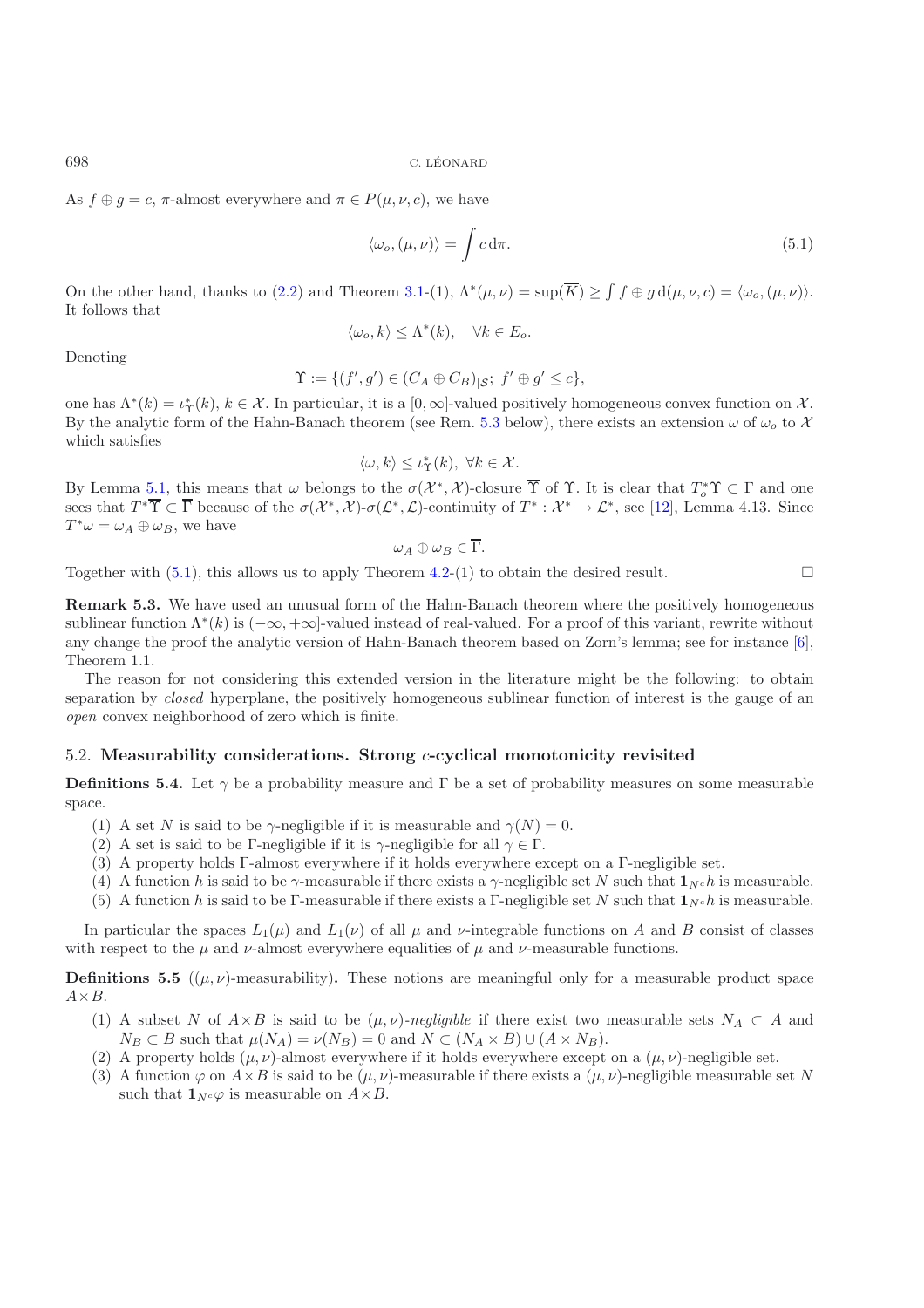#### **Proposition 5.6.**

- (1) *Any*  $(\mu, \nu)$ *-negligible set is*  $P(\mu, \nu)$ *-negligible. Hence, any*  $(\mu, \nu)$ *-measurable function is*  $P(\mu, \nu)$ *-measurable.*
- (2) *Let* f *and* g *be functions on* A *and* B. *The following statements are equivalent.*
	- (a) f *is* μ*-measurable and* g *is* ν*-measurable;*
	- (b)  $f \oplus g$  *is*  $(\mu, \nu)$ *-measurable;*
	- (c)  $f \oplus g$  *is*  $P(\mu, \nu)$ -measurable;
	- (d)  $f \oplus g$  *is*  $\mu \otimes \nu$ *-measurable.*

*Proof.*

• Proof of (1). Let  $\pi \in P(\mu, \nu)$  and  $N = (N_A \times B) \cup (A \times N_B)$  be a  $(\mu, \nu)$ -negligible measurable set. We have  $\pi(N) \leq \pi(N_A \times B) + \pi(A \times N_B) = \mu(N_A) + \nu(N_B) = 0.$ Let us prove (2).

• Proof of  $(a) \Rightarrow (b)$ . Let  $N_A$  and  $N_B$  be negligible sets such that  $f\mathbf{1}_{N_A^c}$  and  $g\mathbf{1}_{N_B^c}$  are measurable. Of course,  $N = (N_A \times B) \cup (A \times N_B)$  is  $(\mu, \nu)$ -negligible and  $\mathbf{1}_{N^c} f \oplus g$  is measurable.

- Proof of  $(b) \Rightarrow (c)$ . This follows from (1).
- Proof of  $(c) \Rightarrow (d)$ . Immediate.

• Proof of  $(d) \Rightarrow (a)$ . Let S be a measurable subset of  $A \times B$  such that  $\mu \otimes \nu(S) = 1$  and  $\mathbf{1}_S f \oplus g$  is measurable. For all  $a \in A$ , denote  $S_a = \{b \in B$ ;  $(a, b) \in S\}$  the a-section of S. It is measurable and by Fubini's theorem

$$
1 = \mu \otimes \nu(S) = \int_A \left[ \int_B \mathbf{1}_S(a, b) \, \nu(\mathrm{d}b) \right] \, \mu(\mathrm{d}a) = \int_A \nu(S_a) \, \mu(\mathrm{d}a).
$$

Therefore,  $\nu(S_a)=1$ ,  $\mu$ -a.e. and there exists some  $a_0 \in A$  such that  $\nu(S_{a_0})=1$ . As a section of a measurable function, the function  $b \mapsto \mathbf{1}_{S_{a_0}}(b)(f(a_0) + g(b))$  is measurable. It follows that  $\mathbf{1}_{S_{a_0}}g$  is measurable: this proves that g is  $\nu$ -measurable. A similar proof works for f.

It is immediate from the Definition [1.2](#page-1-0) that a transport plan  $\pi \in P(\mu, \nu)$  is strongly c-cyclically monotone if and only if there exist a  $\mu$ -measurable function f on A and a  $\nu$ -measurable function g on B such that

<span id="page-17-1"></span>
$$
\begin{cases}\nf \oplus g \le c \quad (\mu, \nu)\text{-almost everywhere} \\
f \oplus g = c \quad \pi\text{-almost everywhere.} \n\end{cases} \tag{5.2}
$$

The underlying measurability properties of  $f \oplus g$  which are required by [\(5.2\)](#page-17-1) are insured by Proposition [5.6.](#page-3-0)

By Proposition [5.6-](#page-3-0)1, if a property holds true  $(\mu, \nu)$ -almost everywhere, then it is still true  $P(\mu, \nu)$ -almost everywhere and *a fortiori*  $P(\mu, \nu, c)$ -almost everywhere. Therefore,

<span id="page-17-2"></span>
$$
\begin{cases}\nf \oplus g \le c \quad P(\mu, \nu, c)\text{-almost everywhere} \\
f \oplus g = c \quad \pi\text{-almost everywhere}\n\end{cases} (5.3)
$$

is weaker than the strong c-cyclical monotonicity. Without changing a word to the proof of Proposition [5.2,](#page-1-0) one obtains the following sufficient *condition* of optimality.

**Theorem [1.8.](#page-4-0)** Let  $\pi \in P(\mu, \nu, c)$  be any finite plan. If there exist a  $\mu$ -measurable function f on A and a ν*-measurable function* g *on* B *which satisfy* [\(5.3\)](#page-17-2)*, then* π *is optimal.*

## <span id="page-17-0"></span>5.3. **The Counterexamples [1.7-](#page-3-1)(d, e)**

They are optimal plans which are not strongly  $c$ -cyclically monotone but they both satisfy the weaker property [\(5.3\)](#page-17-2).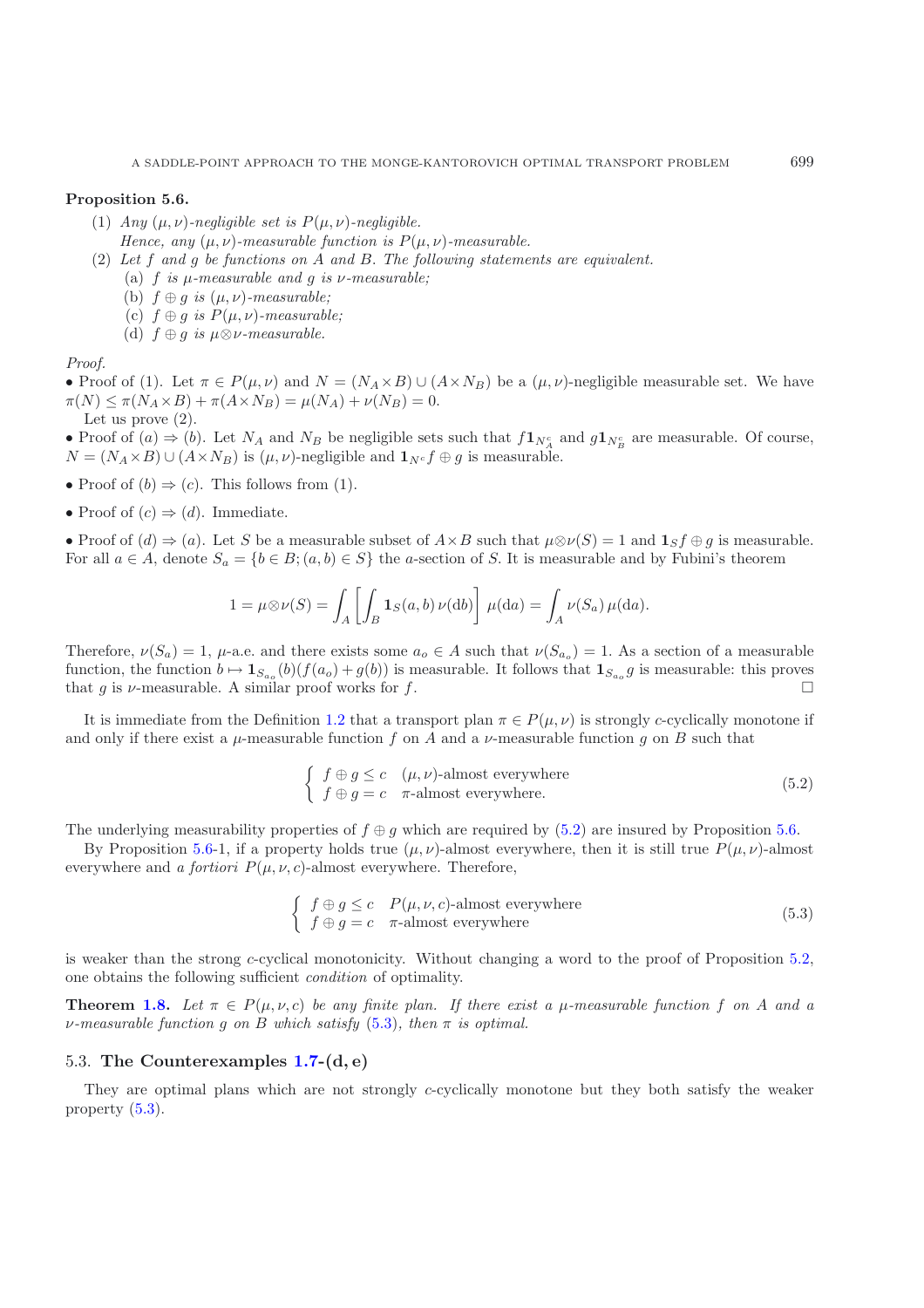- Counterexample [1.7-](#page-3-1)(d). Let  $A = B = [0, 1]$  both equipped with the Lebesgue measure  $\lambda = \mu = \nu$ . Define c to be  $\infty$  above the diagonal and  $1 - \sqrt{a - b}$  for  $b \le a$ . The set  $P(\mu, \nu, c)$  is reduced to the uniform probability measure  $\pi$  on the diagonal which is *a fortiori* optimal. It is shown in [\[3\]](#page-22-8) that  $\pi$  is not strongly *c*-cyclically monotone. But  $(5.3)$  is trivially satisfied.
- Counterexample [1.7-](#page-3-1)(e). Let  $A = B = \mathbb{N} \cup {\omega}$  where  $\omega$  is a "number" larger than all  $n \in \mathbb{N}$ . Equip A and B with the discrete topology and define  $\mu = \nu$  with a full support. Define  $c(a, b)$  =  $\sqrt{ }$  $\overline{ }$  $\infty$  for  $a < b$ 1 for  $a = b$

for each  $a \in A$  and  $b \in B$ . Again, the set  $P(\mu, \nu, c)$  is reduced to a single probability measure  $\pi$  which is *a fortiori* optimal and [\(5.3\)](#page-17-2) is trivially satisfied. Nevertheless, it is proved in [\[2\]](#page-22-7) that  $\pi$  is not strongly c-cyclically monotone.

## 6. A necessary condition of optimality

<span id="page-18-0"></span>The aim of this section is to prove Theorem [1.9](#page-4-1) which states that an optimal plan satisfies approximately [\(5.3\)](#page-17-2).

## 6.1. **A first approach to the necessary condition**

We sketch a direct approach to the necessary condition and emphasize some problems which remain to be solved. The Kantorovich dual equality [\(3.2\)](#page-8-0) yields a maximizing sequence  $\{(f_n, g_n)\}_{n>1}$  in  $C_A \times C_B$ . Assume that inf  $(MK) < \infty$  $(MK) < \infty$  and define  $c_n := f_n \oplus g_n$  so that  $c_n \leq c$  and  $\lim_{n\to\infty} \int c_n d\pi^* = \inf (MK) = \int c d\pi^*$  for any optimal plan  $\pi^*$ . Clearly,  $c - c_n \ge 0$  and  $\lim_{n \to \infty} \int (c - c_n) d\pi^* = 0$ . Hence,  $c_n$  converges to c in  $L^1(\pi^*)$  and one can extract a subsequence, denoted  $(c_k)_{k\geq 1}$ , which converges to c pointwise  $\pi^*$ -almost everywhere. By a result of Borwein and Lewis [\[5](#page-22-16)], Corollary 3.4,  $(c_k)_{k\geq 1}$  converges pointwise  $\pi^*$ -almost everywhere to some sum function  $f \oplus g$ . Therefore,  $c = f \oplus g$ ,  $\pi^*$ -almost everywhere.

The remaining problem of extending f and g such that  $f \oplus g \leq c$  everywhere is not obvious. By Tykhonov's theorem, one can extract a *subnet* from  $(c_k)_{k\geq 1}$  which converges pointwise to a  $[-\infty, +\infty]$ -valued function  $\tilde{c}$ such that  $\tilde{c} \leq c$  everywhere and  $\tilde{c} = c$ ,  $\pi^*$ -almost everywhere. Unfortunately, a subnet limit is not enough to insure that  $\tilde{c}$  is measurable. In addition, one cannot apply the above cited Borwein-Lewis convergence result since  $[-\infty, +\infty]$  is not a group. Consequently, one cannot assert that  $\tilde{c}$  is of the sum form  $f \oplus g$ .

#### 6.2. **A necessary condition**

The idea in this section is to approximate  $\Phi = \iota_{\Gamma}$  by the sequence  $(\Phi_k)_{k>1}$  with  $\Phi_k = \iota_{\Gamma_k}$  the convex indicator function of

$$
\Gamma_k := \{ u \in \mathcal{U}_o; -kc \le u \le c \}, \quad k \ge 1.
$$

We define

$$
\Phi_k^*(\ell) = \|\ell^+\|_{c}^* + k\|\ell^-\|_{c}^*, \quad \ell \in U_c'
$$
\n(6.1)

 $\mathbf{I}$ 

0 for  $a > b$ 

its convex conjugate, where  $||\ell||_c^* = \sup\{(u,\ell); u \in U_c : ||u||_c \le 1\}$  is the dual norm on  $U_c'$ . Note that as  $U_c'$  is a<br>Biosz space, the positive and positive part  $\ell^+$  and  $\ell^-$  are meaningful for all  $\ell \in U'$ . Riesz space, the positive and negative part  $\ell^+$  and  $\ell^-$  are meaningful for all  $\ell \in U'_c$ .<br>The restriction of  $\Phi^*$  to the set  $O(\mu, \mu, c)$  of all  $a \in U'$  with first and second margin

The restriction of  $\Phi_k^*$  to the set  $Q(\mu, \nu, c)$  of all  $q \in U_c'$  with first and second marginals  $\mu$  and  $\nu$  is denoted

<span id="page-18-1"></span>
$$
F_k(q) = ||q^+||_c^* + k||q^-||_c^*, \quad q \in Q(\mu, \nu, c) := \{q \in U'_c; \ q_A = \mu, \ q_B = \nu\}.
$$

It is clear that  $(F_k)_{k\geq 1}$  converges pointwise and increasingly to the restriction F of  $\Phi^*$  to  $Q(\mu, \nu, c)$ . By Propo-sition [3.7-](#page-3-1)(c), the effective domain of F is  $P(\mu, \nu, c)$ . Hence, F is the objective function of [\(MK\)](#page-0-0):

$$
F(q) = \begin{cases} \int_{A \times B} c \, dq, & \text{if } q \in P(\mu, \nu, c), \\ +\infty, & \text{otherwise}, \end{cases} \qquad q \in Q(\mu, \nu, c).
$$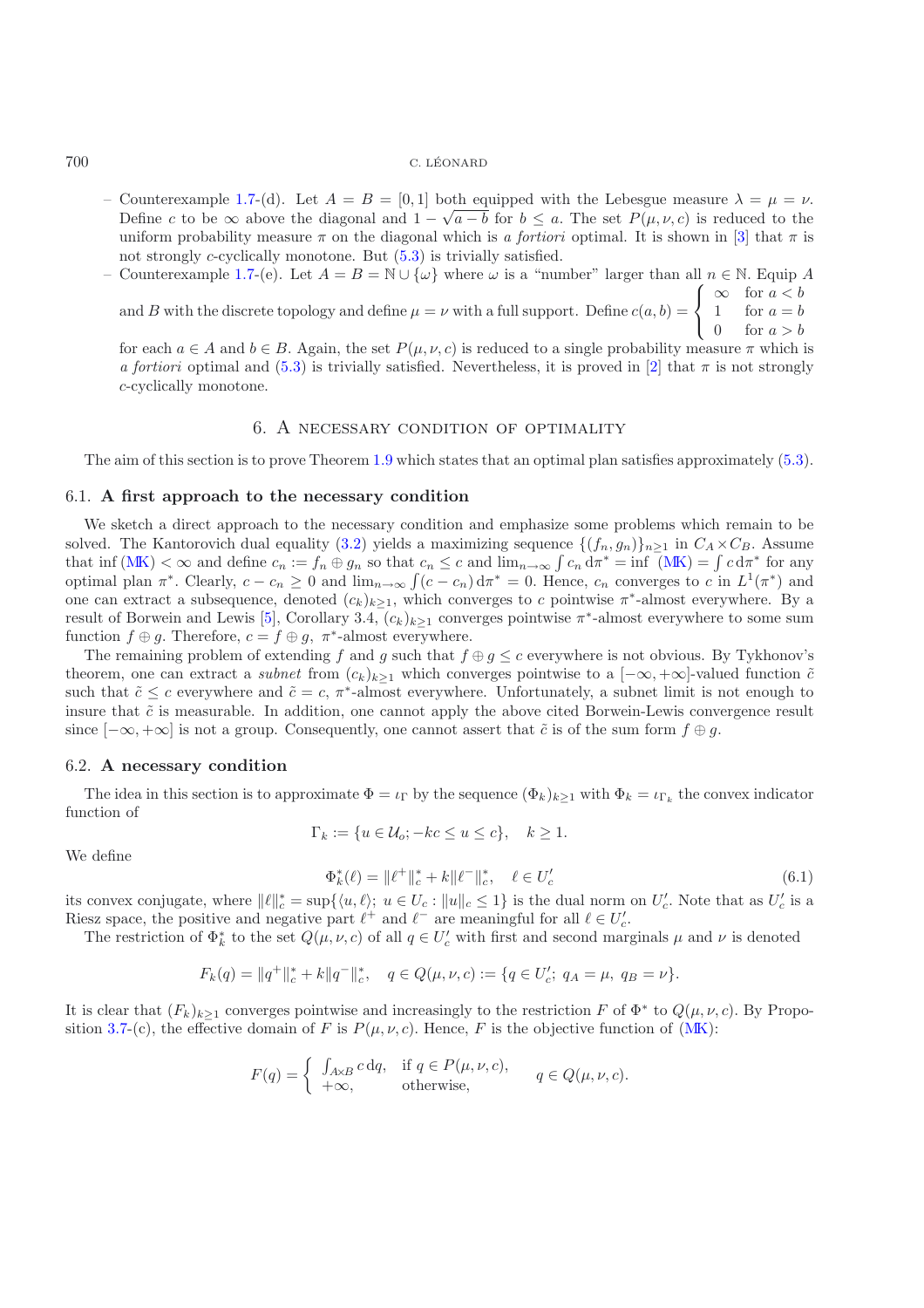#### **Lemma 6.1.**

(a) *The following* Γ*-convergence result*

$$
\Gamma\text{-}\lim_{k\to\infty}F_k = F
$$

*holds true for both the* ∗*-weak topology*  $\sigma(Q(\mu, \nu, c), U_c)$  *and the strong topology associated with*  $\|\cdot\|_c^*$ *on*  $Q(\mu, \nu, c)$ ;

(b) min  $F = \lim_{k \to \infty} \inf F_k = \sup_k \min F_k$ .

*Proof.* Since  $Q(\mu, \nu, c)$  is  $\sigma(U_c', U_c)$ -closed, one sees with the Banach-Alaoglu theorem that  $F_k$  is  $\sigma(Q(\mu, \nu, c), U_c)$ -<br>inf compact for all  $k > 1$ . It is g fortioni lower somicontinuous with respect to  $\sigma(Q(\mu, \nu, c), U_c)$  a inf-compact for all  $k \ge 1$ . It is *a fortiori* lower semicontinuous with respect to  $\sigma(Q(\mu,\nu,c),U_c)$  and  $\|\cdot\|_{c}^{*}$ . As the sequence  $(F_k)_{k\geq 1}$  is increasing, it is also  $\sigma(Q(\mu, \nu, c), U_c)$ -equicoercive.

Now, (a) and (b) follow respectively from [\[7](#page-22-17)], Proposition 5.4 and Remark 5.5, and [7], Theorem 7.8.  $\Box$ 

Let us denote  $M_{\epsilon}(F_k)$  the set of the  $\epsilon$ -minimizers of  $F_k$ :

$$
M_{\epsilon}(F_k) = \{ q \in Q(\mu, \nu, c); F_k(q) \le \inf F_k + \epsilon \}, \quad \epsilon > 0, k \ge 1
$$

and  $M(F)$  the set of all the minimizers of F.

**Lemma 6.2.** *Clearly, the set of all the optimal plans is*  $M(F)$ *.* 

*Assume that*  $P(\mu, \nu, c)$  *is nonempty. Then*  $M(F)$  *is nonempty and* 

$$
M(F) = \bigcap_{\epsilon > 0, k \ge 1} \overline{M_{\epsilon}}(F_k)
$$

where  $\overline{M_{\epsilon}}(F_k)$  is the closure of  $M_{\epsilon}(F_k)$  with respect to  $\|\cdot\|_{c}^{*}$ .

*Proof.* Lemma [6.1](#page-1-2) and [\[7\]](#page-22-17), Theorem 7.19, give us  $M(F) = \bigcap_{\epsilon} K$ -  $\liminf_{k\to\infty} M_{\epsilon}(F_k)$  where K- $\liminf_{k\to\infty} M_{\epsilon}(F_k)$  is the liming in the sense of Kuratowski associated with the topology generated by  $\|\cdot\|^*$ . Since  $(F_k)$ is the liminf in the sense of Kuratowski associated with the topology generated by  $\|\cdot\|_{c}^{*}$ . Since  $(F_{k})_{k\geq 1}$  is<br>increasing we obtain K liminf  $M(F) = \bigcap_{k=1}^{k} (F_{k})$  which semplets the proof increasing, we obtain K- lim  $inf_{k\to\infty} M_{\epsilon}(F_k) = \bigcap_{k\geq 1} \overline{M_{\epsilon}}(F_k)$  which completes the proof.

This result invites us to learn more about  $M_{\epsilon}(F_k)$ . We denote  $U''_c$  the strong bidual of  $U_c$  and denote  $\|\cdot\|_c$ its norm. Let  $\overline{\Sigma}_k$  be the  $\sigma(U''_c, U'_c)$ -closure of

$$
\Sigma_k = \{ f \oplus g \in (C_A \oplus C_B)|_{\mathcal{S}}; \ -kc \le f \oplus g \le c \}
$$

and  $\overline{\Phi}_k$  the largest convex  $\sigma(U_c'', U_c')$ -lower semicontinuous extension of  $\Phi_k$  to  $U_c''$ . We denote  $\Lambda_k^*$  the analogue of  $\Lambda^*$  where  $\Phi$  is replaced by  $\Phi_k$ . of  $\Lambda^*$  where  $\Phi$  is replaced by  $\Phi_k$ .

**Lemma 6.3.** For each  $\epsilon > 0$ ,  $k \ge 1$  and  $q \in M_{\epsilon}(F_k)$ , there exist  $\bar{\eta} \in \overline{\Sigma}_k$ ,  $\tilde{\eta} \in U''_c$  and  $\tilde{\ell} \in U'_c$  such that **Example 3.6.** For each  $\epsilon > 0$ ,  $n \ge 1$  and  $\tilde{q}$ <br> $\|\tilde{\ell} - q\|_{c}^{*} \le \sqrt{\epsilon}$ ,  $\|\tilde{\eta} - \bar{\eta}\|_{c} \le \sqrt{\epsilon}$  and  $\tilde{\ell} \in \partial \overline{\Phi}_{k}(\tilde{\eta})$ .

*Proof.* Since the effective domain of  $\Phi_k^*$  is the whole space  $U_c'$ , the dual equality insures that the effective domain of  $\Lambda^*$  is the whole space  $\mathcal{X}$ . In particular of  $\Lambda_k^*$  is the whole space X. In particular,

$$
\partial \Lambda_k^*(\mu,\nu) \neq \emptyset.
$$

This non-emptiness is crucial. The approximation  $F_k$  of F was introduced to circumvent the problem of knowing whether  $\partial \Lambda^*(\mu, \nu)$  is empty or not. One is allowed to apply Theorem [2.2](#page-1-0) and Proposition [2.3.](#page-1-3)

Let  $\bar{q}$  be a minimizer of  $F_k$ . We have  $\bar{q} \in Q(\mu, \nu, c)$  and  $\partial \Phi_k^*(\bar{q})$  is nonempty. More precisely, with  $\bar{\omega} \in \partial \Lambda_k^*(\mu, \nu)$ <br>d  $\bar{p} = \bar{\omega} \cdot \oplus \bar{\omega}$  we have  $\bar{p} \in \partial \Phi^*(\bar{q})$  and and  $\bar{\eta} = \bar{\omega}_A \oplus \bar{\omega}_B$  we have  $\bar{\eta} \in \partial \Phi_k^*(\bar{q})$  and

<span id="page-19-0"></span>
$$
\langle \bar{\eta}, \bar{q} \rangle = \langle \bar{\eta}, q \rangle, \quad \forall q \in Q(\mu, \nu, c). \tag{6.2}
$$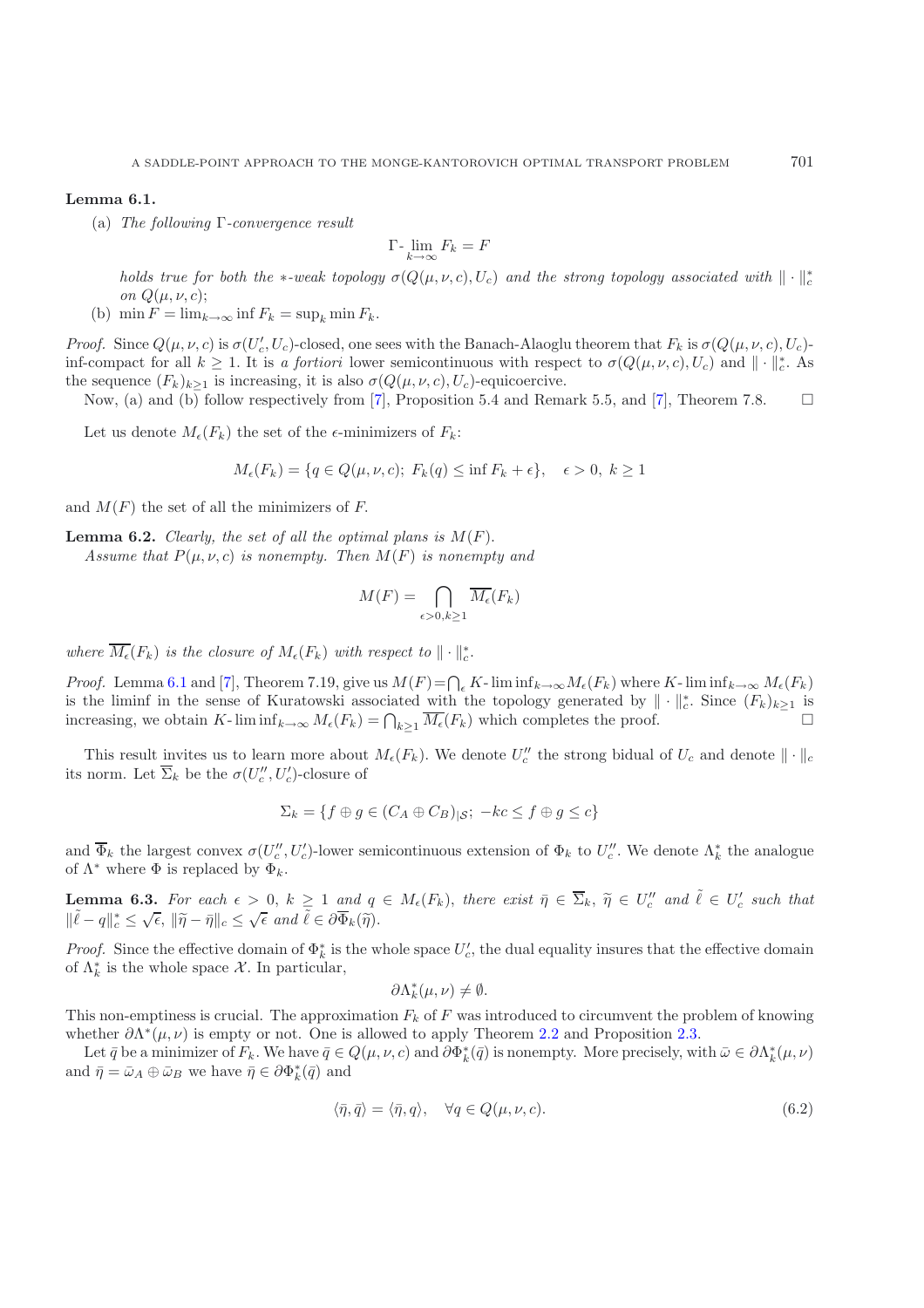Fenchel's equality is  $\Phi_k^*(\bar{q}) = \langle \bar{\eta}, \bar{q} \rangle - \overline{\Phi}_k(\bar{\eta})$ . But,  $\overline{\Phi}_k(\bar{\eta})$  is equal to 0 or  $+\infty$  and  $\Phi_k^*(\bar{q}) > -\infty$ . Hence,  $\overline{\Phi}_k(\bar{\eta}) = 0$ and

$$
\begin{cases} \bar{\eta} \in \overline{\Sigma}_k \\ \Phi_k^*(\bar{q}) = \langle \bar{\eta}, \bar{q} \rangle. \end{cases}
$$

As the level sets of  $\Phi_k$  are  $\|\cdot\|_c$ -bounded, by Proposition [2.3-](#page-1-3)(b') we have  $\bar{\eta} \in U''_c$ . Now, we consider the topological duality  $\langle U' | U'' \rangle$ topological duality  $\langle U'_c, U''_c \rangle$ .<br>Let us take g in M  $(F_1)$ , W

Let us take q in  $M_{\epsilon}(F_k)$ . With  $(6.2)$  one sees that  $\langle \bar{\eta}, \bar{q} \rangle = \langle \bar{\eta}, q \rangle$ . It follows that  $\Phi_k^*(q) \leq \Phi_k^*(\bar{q}) + \epsilon = \langle \bar{\eta}, q \rangle + \epsilon = \epsilon$  $\langle \bar{\eta}, q \rangle - \overline{\Phi}_k(\bar{\eta}) + \epsilon$ . This means that q stands in the  $\epsilon$ -subdifferential  $\partial_{\epsilon} \overline{\Phi}_k(\bar{\eta})$  of  $\overline{\Phi}_k$  at  $\bar{\eta}$ . One completes the proof applying Ekeland's principle [\[10\]](#page-22-18), Theorem 6.2. -

**Lemma 6.4.** *Let*  $\pi$  *be an optimal plan. There exist a sequence*  $(\tilde{\ell}_k)_{k\geq 1}$  *in*  $U'_c$  *and two sequences*  $(\widetilde{\eta}_k)_{k\geq 1}$  *and*  $(\overline{\eta}_k)_{k\geq 1}$  *and*  $(\bar{\eta}_k)_{k\geq 1}$  *in*  $U''_c$  *such that:* 

- (i)  $\lim_{k\to\infty} \|\tilde{\ell}_k \pi\|_{c}^* = 0$ <br>and for each  $k > 1$ . *and for each*  $k \geq 1$ :
- (ii)  $\widetilde{\eta}_k \in \partial \Phi_k^*(\tilde{\ell}_k);$ <br>(iii)  $\|\widetilde{\eta}_k \bar{\eta}_k\|$
- 
- (iii)  $\|\tilde{\eta}_k \bar{\eta}_k\|_c \le 1/k$  *and*  $\bar{\eta}_k \in \overline{\Sigma}_k$ ;<br>(vi)  $\|\tilde{\ell}_k^-\|_c^* \le (\inf(MK) + 2)/k$  $\|\tilde{\ell}_k^-\|_c^* \le (\inf(MK) + 2)/k$  $\|\tilde{\ell}_k^-\|_c^* \le (\inf(MK) + 2)/k$ .

*Proof.* By Lemma [6.2,](#page-1-0) there exists a sequence  $(q_k)_{k\geq 1}$  such that

<span id="page-20-0"></span>
$$
\lim_{k \to \infty} \|q_k - \pi\|_c^* = 0 \tag{6.3}
$$

and  $q_k \in M_{\epsilon_k}(F_k)$  for each  $k \geq 1$ , where  $\lim_{k \to \infty} \epsilon_k = 0$ .

By Lemma [6.3,](#page-1-3) for each  $k \geq 1$ , there exist  $\tilde{\ell}_k \in U_c'$ ,  $\bar{\eta} \in \overline{\Sigma}_k$  and  $\tilde{\eta}_k \in U_c'$  such that  $\|\tilde{\ell}_k - q_k\|_{c}^* \leq \sqrt{\epsilon_k}$ ,  $\|\widetilde{\eta}_k - \bar{\eta}_k\|_c \leq \sqrt{\epsilon_k}$  and  $\widetilde{\eta}_k \in \partial \Phi_k^*(\tilde{\ell}_k)$ .<br>Since  $\Phi^*$  is k-Linschitz, we have

Since  $\Phi_k^*$  is k-Lipschitz, we have

$$
\Phi_k^*(\tilde{\ell}_k) \leq \Phi_k^*(q_k) + k \|\tilde{\ell}_k - q_k\|_c
$$
  
\n
$$
\leq \inf (\text{MK}) + \epsilon_k + k \sqrt{\epsilon_k}
$$
  
\n
$$
\leq \inf (\text{MK}) + 2
$$

taking

$$
\epsilon_k = 1/k^2.
$$

It follows from [\(6.1\)](#page-18-1) that  $\|\tilde{\ell}_k\|_{c}^* \leq \Phi_k^*(\tilde{\ell}_k)/k \leq (\inf(MK) + 2)/k$  $\|\tilde{\ell}_k\|_{c}^* \leq \Phi_k^*(\tilde{\ell}_k)/k \leq (\inf(MK) + 2)/k$  $\|\tilde{\ell}_k\|_{c}^* \leq \Phi_k^*(\tilde{\ell}_k)/k \leq (\inf(MK) + 2)/k$ . One concludes with  $\|\tilde{\ell}_k - \pi\|_{c}^* \leq \|\tilde{\ell}_k - q_k\|_{c}^* +$ <br> $\|a_k - \pi\|_{c}^* \leq 1/k + \|a_k - \pi\|_{c}^*$  and (6.3)  $||q_k - \pi||_c^* \leq 1/k + ||q_k - \pi||_c^*$  and [\(6.3\)](#page-20-0).  $□$ 

**Lemma 6.5.** *Let*  $\eta \in U''_c$  *be in the*  $\sigma(U''_c, U'_c)$ -closure of  $\Sigma_k$  *for some*  $k \geq 1$ . *For each probability measure*  $p \in \mathcal{P}_c$ , *there exists a function*  $\hat{\mathfrak{D}}$  *in*  $L_c(n)$  *such that there exists a function*  $\hat{\eta}$  *in*  $L_1(p)$  *such that* 

<span id="page-20-2"></span>
$$
\begin{cases}\n(a) & \langle \eta, h. p \rangle = \int_{A \times B} h \hat{\eta} \, \mathrm{d}p, \quad \forall h \in L_{\infty}(p) \\
(b) & \hat{\eta} \in \mathrm{cl}_{L_1(p)}(\Sigma_k)\n\end{cases} \tag{6.4}
$$

*where*  $\text{cl}_{L_1(p)}(\Sigma_k)$  *is the closure of*  $\Sigma_k$  *in*  $L_1(p)$  *with respect to its usual strong topology.* 

*Proof.* For any bounded measurable function h on  $A \times B$  we have

<span id="page-20-1"></span>
$$
|\langle \eta, h.p \rangle| \le ||\eta||_{U_c''} \int_{A \times B} |h| c \, \mathrm{d}p \tag{6.5}
$$

 $|\langle \eta, h, p \rangle| \le ||\eta||_{U_c'} ||h.p||_{U_c'}$  with  $||h.p||_{U_c'} = \int_{A \times B} |h| c \, dp$ . Let  $(h_k)_{k \ge 1}$  be a sequence of bounded measurable functions such that the sequence  $(h_k)_{k \ge 1}$  decreases pointwise to zero. By  $(6.5)$  and dominated con functions such that the sequence  $(|h_k|)_{k\geq 1}$  decreases pointwise to zero. By [\(6.5\)](#page-20-1) and dominated convergence,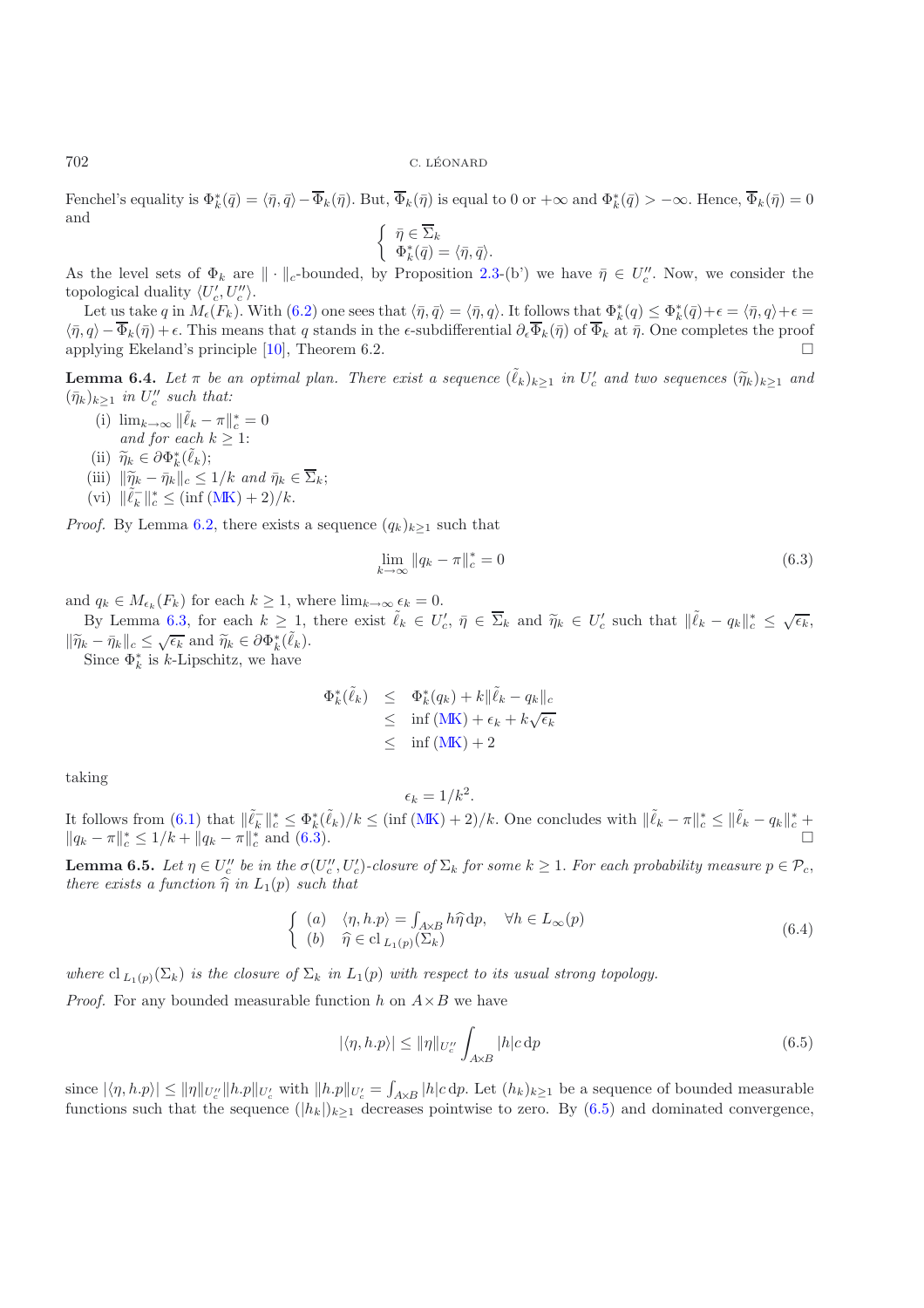we have  $\lim_{k\to\infty} \langle \eta, h_k. \rho \rangle = 0$ . This means that  $h \mapsto \langle \eta, h. \rho \rangle$  is  $\sigma$ -additive: there exists a measure  $\rho$  such that  $\langle \eta, h.p \rangle = \int_{A\times B} h d\rho$ ,  $\forall h$ . By [\(6.5\)](#page-20-1),  $\rho$  is absolutely continuous with respect to p: there exists  $\hat{\eta}$  in  $L_1(p)$  such that (6.4.2) holds. that  $(6.4-a)$  $(6.4-a)$  holds.

Let  ${u_{\alpha}}_{\alpha}$  be a net in  $\Sigma_k$  such that  $\lim_{\alpha} u_{\alpha} = \eta$ . For all h in  $L_{\infty}(p)$ ,

$$
\int_{A\times B} h\hat{\eta} \, \mathrm{d}p = \langle \eta, h.p \rangle = \lim_{\alpha} \langle u_{\alpha}, h.p \rangle = \lim_{\alpha} \int_{A\times B} h u_{\alpha} \, \mathrm{d}p.
$$

This means that  $\hat{\eta}$  is in the  $\sigma(L_1(p), L_\infty(p))$ -closure of  $\Sigma_k$ . As  $\Sigma_k$  is convex, this implies [\(6.4\)](#page-20-2)-(b).  $\Box$ 

We are now ready to give the proof of Theorem [1.9.](#page-4-1)

**Theorem [1.9.](#page-4-1)** *Let*  $\pi$  *be any optimal plan and let us take*  $\epsilon > 0$  *and*  $p \in \mathcal{P}_c$ . *Then, there exist*  $\varphi \in L_1(\pi + p)$ ,  $f \in C_A$ ,  $g \in C_B$  *and a measurable subset*  $D \subset A \times B$  *such that:* 

- (1)  $\varphi = c$ ,  $\mathbf{1}_{(\mathcal{S}\backslash D)}$ .*π*-almost everywhere;
- (2)  $\int_D (1+c) d\pi \leq \epsilon;$ <br>(3)  $-c/\epsilon \leq \mu \leq c$
- (3)  $-c/\epsilon \leq \varphi \leq c$ ,  $(\pi + p)$ -almost everywhere;
- (4)  $-c/\epsilon \leq f \oplus g \leq c$ , *everywhere*;
- (5)  $\|\varphi f \oplus g\|_{L_1(\pi+p)} \leq \epsilon.$

*Proof.* By Lemma [6.4,](#page-2-4) for any  $\epsilon > 0$ , there exist k large enough,  $\tilde{\ell}$  in  $U_c'$  and  $\tilde{\eta}, \bar{\eta}$  in  $U_c''$  such that

$$
\begin{cases}\n(i) & \|\tilde{\ell} - \pi\|_{c}^{*} \leq \epsilon \text{ and } \|\tilde{\ell} - \tilde{\ell}\|_{c}^{*} \leq \epsilon \\
(ii) & \tilde{\eta} \in \partial \Phi_{k}^{*}(\tilde{\ell}) \\
(iii) & \bar{\eta} \in \overline{\Sigma}_{k} \\
(iv) & \|\tilde{\eta} - \bar{\eta}\|_{c} \leq \epsilon.\n\end{cases}
$$

Let  $\tilde{\eta}$  and  $\tilde{\eta}$  be the functions in  $L_1(\pi+p)$  which are built from  $\tilde{\eta}$  and  $\bar{\eta}$  as in Lemma [6.5](#page-2-3) and satisfy:  $\langle \tilde{\eta}, h.(\pi+p) \rangle =$ <br>  $\int_{\mathbb{R}}$  =  $h\tilde{\eta}d(\pi+p)$  and  $\langle \bar{n}, h.(\pi+p) \rangle = \int_{\mathbb{R}}$  =  $h\tilde{\eta}d(\pi$  $\widehat{A}_{A\times B} h \widehat{\widehat{\eta}} d(\pi + p)$  and  $\langle \bar{\eta}, h.(\pi + p) \rangle = \int_{A\times B} h \widehat{\eta} d(\pi + p)$  for all  $h \in L_{\infty}(\pi + p)$ . By (iii) and [\(6.4\)](#page-20-2)-(b), there exist  $\widehat{A} \in C_1$  and  $a \in C_2$  such that  $-kc \leq f \oplus a \leq c$  and  $f \in C_A$  and  $g \in C_B$  such that  $-kc \le f \oplus g \le c$  and

$$
\|\widehat{\overline{\eta}} - f \oplus g\|_{L_1(\pi+p)} \leq \epsilon.
$$

With the notation of Lemma [6.5,](#page-2-3) we have  $\|\hat{\eta}\|_{L_1(p)} \leq [\int_{A \times B} c \, dp] \|\eta\|_c$  for all  $\eta \in U''_c$ . Taking  $\varphi = \hat{\tilde{\eta}}$ , this and (iv) give  $\|\varphi - \hat{\overline{\eta}}\|_{L_1(\pi+p)} \leq \epsilon \int_{A \times B} c \,d(\pi+p)$ . Therefore,

$$
\|\varphi - f \oplus g\|_{L_1(\pi+p)} \le \left(1 + \int_{A \times B} c \,d(\pi+p)\right)\epsilon.
$$

By (ii), we have  $\widetilde{\eta} \in \text{dom } \overline{\Phi}_k = \Sigma_k$ . Hence,  $-kc \leq \varphi = \widehat{\widetilde{\eta}} \leq c$ ,  $(\pi + p)$ -a.e.

Since  $\mathcal{U}_o$  is identified with  $C_{|S}$  which is a subspace of  $C_S$ , see [\(3.3\)](#page-9-0), any  $\ell \in U_c'$  is the restriction to  $C_{|S}$  of a<br>tinuous linear form on  $C_S$ . Therefore it can be uniquely decomposed as  $\ell - \ell^a + \ell^s$  wh continuous linear form on  $C_{\mathcal{S}}$ . Therefore it can be uniquely decomposed as  $\ell = \ell^a + \ell^s$  where  $\ell^a$  is a measure and  $\ell^s$  is singular with  $\|\ell\|_c^* = \|\ell^a\|_c^* + \|\ell^s\|_c^*.$  By (i), we have  $\|\tilde{\ell}^+ - \pi\|_c^* \leq 2\epsilon$ . Since  $\pi$  is a measure, its singular part vanishes:  $\pi^s = 0$ . It follows that  $\|\tilde{\ell}^{+a} - \pi\|_c^* \leq 2\epsilon$  wh nonnegative measures  $\tilde{\ell}^{+a}$  and  $\pi$  are concentrated on the same set except for a measurable set D such that  $\int_D c \, d\left(\tilde{\ell}^{+a} + \pi\right) \leq 2\epsilon.$  Finally (ii) implies

Finally, (ii) implies that  $c = \varphi$ ,  $\tilde{\ell}^{+a}$ -almost everywhere (and also that  $-kc = \varphi$ ,  $\tilde{\ell}^{-a}$ -almost everywhere). One completes the proof, putting everything together and replacing  $\epsilon$  by  $\epsilon/C$  with an appropriate constant C.

*Acknowledgements*. The author thanks Stefano Bianchini for very useful comments.